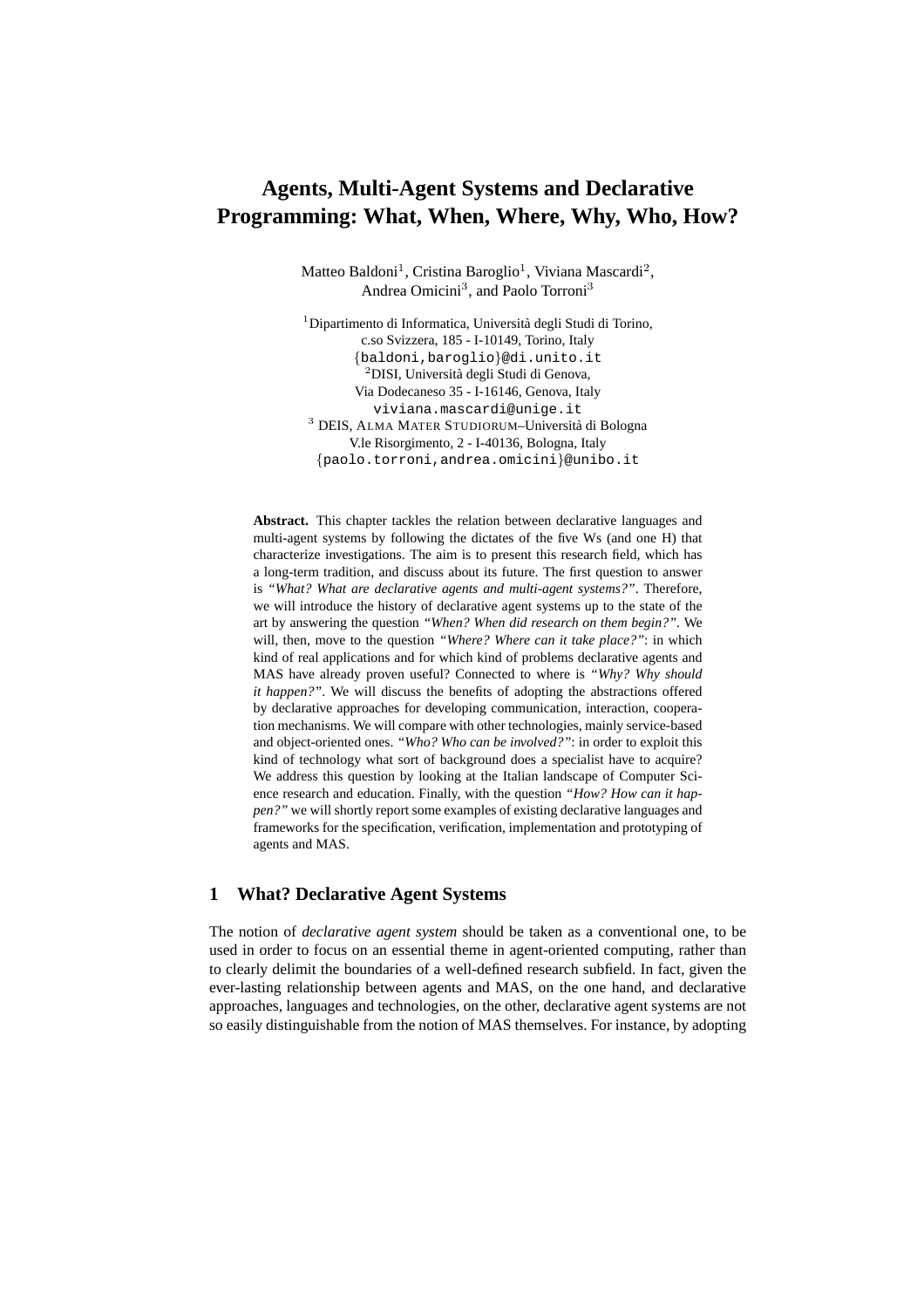the *strong* notion of agency as promoted by [181], mentalistic notions, like beliefs and desires, with an obvious declarative taste are at the core of the very notion of agent. More specifically, they are at the core of the notion of intelligent agent.

Of course, when adopting weaker notions of agent, such as weak agents in [181], or the autonomy-grounded definition of agent in the A&A metamodel [133], declarative approaches and techniques are no longer strictly required, at a first glance. Whenever MAS are adopted to build up non-trivial systems, however, declarative technologies are typically the only viable approach, mainly due to the high-level of abstraction over complexity they promote [134].

**Declarative Agents.** Historically, one landmark of declarative agent system is represented by Shoham's AgentSpeak [156], the pioneering framework for agent-oriented programming (AOP) promoting a mentalistic view of agents based on components such as beliefs, decisions, capabilities, and obligations, and where the mental state of agents is described formally in an extension of standard epistemic logics. According to [182]

AOP may be regarded as a kind of "post-declarative" programming. ... In AOP, the idea is that, as in declarative programming, we state our goals, and let the built-in control mechanism figure out what to do in order to achieve them. In this case, however, the control mechanism implements some model of rational agency . . . Hopefully, this computational model corresponds to our own intuitive understanding of (say) beliefs and desires, and so we need no special training to use it. Ideally, as AOP programmers, we need not be too concerned with how an agent achieves its goals.

Even more so, languages ranging from AgentSpeak(L) [141] to Jason [26], based on the AOP framework, clearly show how declarative and procedural techniques cannot be but combined when building intelligent agents. In particular, when declarative knowledge, required to represent the mentalistic structures of an intelligent agent, needs to be properly combined with procedural knowledge so as to result in an effective process of practical reasoning. More practically, Prolog-like syntax and operators for beliefs, rules, goals, and plans in Jason provide a clear example of how declarative and logic-based technologies are the most suitable approach for the engineering of intelligent agents, covering some of the essential intra-agent aspects of MAS.

**Declarative Multiagent Systems.** Individual aspects, however, are far from covering all the issues of declarative agent systems. In fact, a huge space for declarative and logic-based approaches is represented by agent societies: intuitively, the social level is where the complexity of MAS typically grows [134]. Handling a MAS composed by hundreds or thousands of agents, as an open system where both known and unknown agents coexist and interact in an unpredictable way, is obviously more than a challenge to MAS engineers. For this very reason, the social level is the one where declarative models and technologies are likely to provide the most relevant contribution: for instance, by allowing system properties to be assessed at design time, and then enforced at run time by suitable declarative technologies, independently of the MAS dynamics, and of the MAS environment as well.

Agent communication languages (ACL) have represented the first and most immediate representatives for the use of declarative technologies in the construction of agent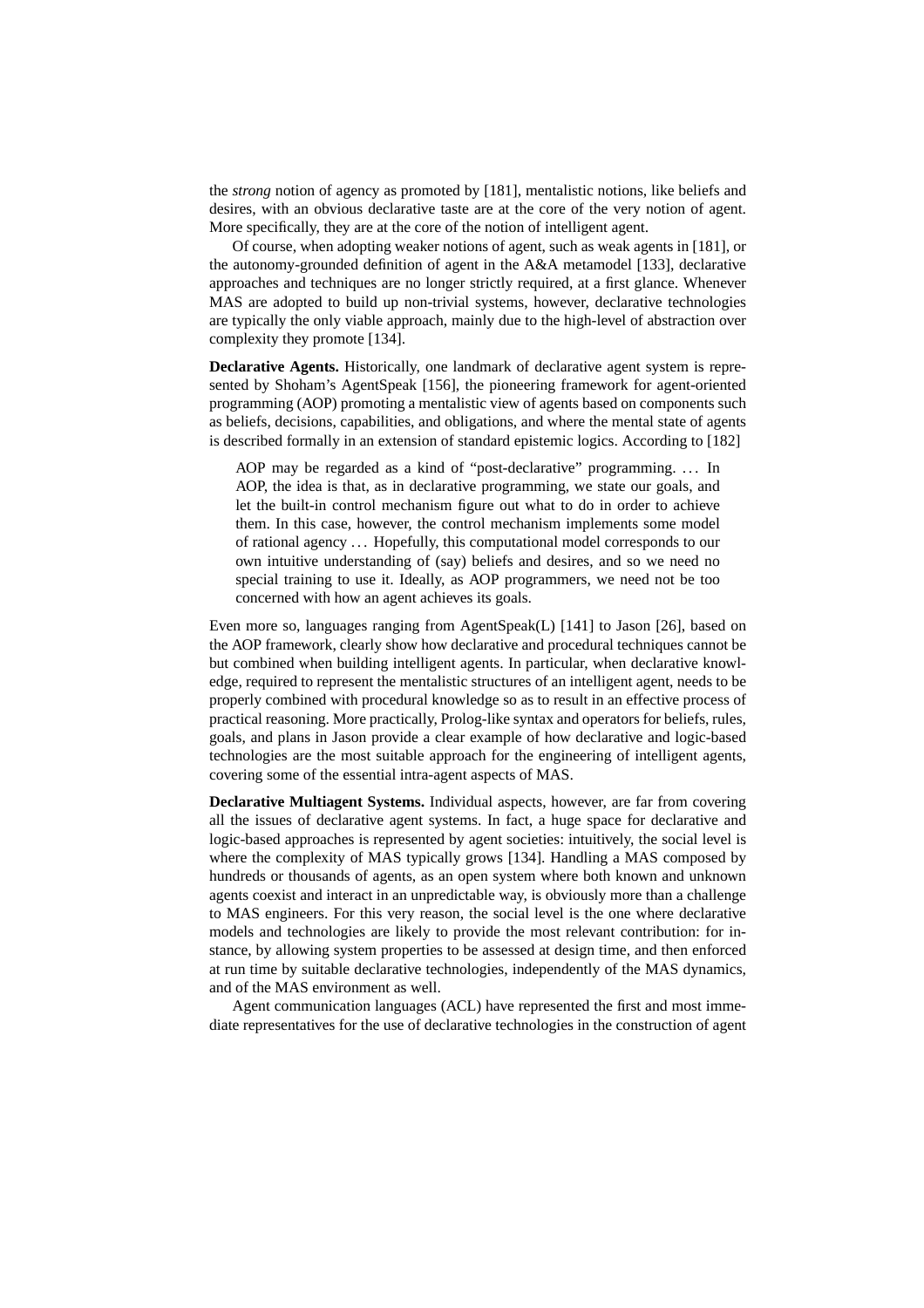societies. In particular, it is well-known that languages as KQML [108] and FIPA ACL [77] represent the first and the current standards, respectively, for inter-agent communication. However, while it is simple to understand how speech-act communication can be based on a declarative approach, ACL are only the first example of declarative techniques adopted for the construction of agent societies.

Even though it was not meant to address the problem of MAS coordination, one of the milestones of declarative technologies for MAS is represented by the work on Shared Prolog [31], a Linda-based language for the coordination of Prolog agents. There, for the first time, a logic-based language was used to coordinate a number of concurrent agents, thus exploiting a declarative technology in order to govern interaction within an agent society. Subsequently, other declarative and logic-based languages were conceived and developed for the construction of agent societies based on coordination abstractions, such as the coordination language ReSpecT: there, both the messages and the social rules of are specified in terms of first-order logic tuples hosted in distributed logic-based tuple centres [132].

A step further is represented by the notion of social integrity constraints [7], which formalizes social concepts such as violation, fulfilment, social expectation within a logic-based framework, concepts that can be enforced at run-time through a suitablydefined logic-based infrastructure. At the infrastructural level, declarative technologies are essential in the definition of the concept of MAS institution. This is the case of Basic Institutions, formally defined in [39], and founded on the social interpretation of agent communicative acts, and of Logic-based Electronic Institutions [172], first-order logic tools aimed at the specification of open agent organizations.

#### **Declarative Agent Systems**

Overall, it is apparent that declarative languages and techniques are essential in the design and development of modern MAS, where they are typically used to address most critical aspects. Both intra- and inter-agent issues, in fact, are more and more faced by adopting declarative approaches, the most relevant of which are presented in the remainder of this chapter. So, in the end, it would be quite artificial to draw a line between declarative and non-declarative agent systems: more easily, it is typically the case that one should devise those portions of (nearly) any MAS that exploit declarative and logic-based technologies.

## **2 When?**

The history of declarative agent systems partially coincides with that of intentional systems in Artificial Intelligence: the notion of an intelligent agent as an entity which appears to be the subject of beliefs, desires, commitments, and other mental attitudes [156] is well known and accepted by many researchers. The philosopher Dennett coined the term *intentional system* to denote systems of this kind [50]. In that period (after STRIPS), Artificial Intelligence posed a great emphasis on the use of formal representations, often associated with deductive forms of reasoning [180], and logic programming developed very fast, producing languages that allow for writing executable specifications [160].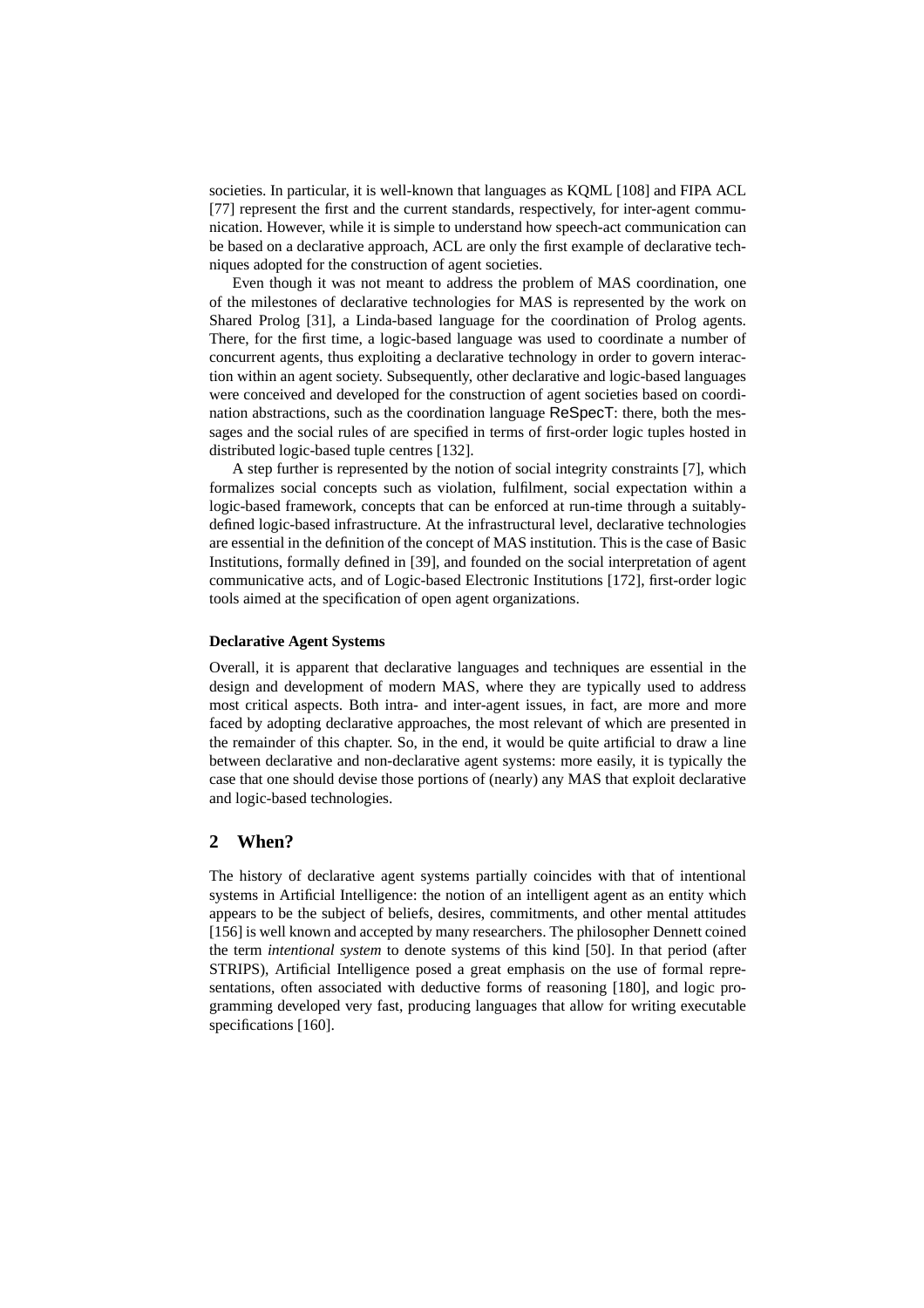Since intelligent software agents must be programmed using languages that can be compiled or interpreted, as any other piece of software, the need for programming languages that could fill the gap between the logical theory and the practical issues concerned with software agents' development arose very soon. Computational logic emerged as a natural tool for developing approaches and solutions, in regards to many aspects. First of all, for the formalization of state-related information (*knowledge*, *beliefs*, *goals*, *environment*). Moreover, for the formalization of *behavior*, and therefore, of the skill of reasoning in order to find new information, to take decisions, to build plans. Generally, to produce proper reactions to the environment and to other agents.

The first real implementation of an intentional system was SRI's Procedural Reasoning System, PRS [82,97], developed to represent and use an expert's procedural knowledge for accomplishing goals and tasks, based on the research on procedural reasoning carried out at the Artificial Intelligence Center, SRI International. Procedural knowledge amounts to descriptions of collections of structured actions for use in specific situations. PRS supported the definition of real-time, continuously-active, intelligent systems that make use of procedural knowledge, such as diagnostic programs and system controllers. In order to formalize intentional systems, different logics were developed, among which the theory of intentions [38], the Belief-Desire-Intention (BDI) logic [142], and that of Knowledge-Abilities-Results-Opportunity [168]. The success of these first implementations gave new impulse to the use of logic approaches for representing and giving a semantics to agents and to their behaviors. A noteworthy example in this respect is Wooldridge's Ph.D. thesis [178], which paved the way to research on agent theories, architectures and languages [129].

Shoham's paper *Agent-Oriented Programming* [156] describes one of the first attempts to define a programming language based on intentional notions. The mental categories upon which Agent-0 is based are *belief* and *obligation* (or *commitment*). *Decision* (or *choice*) is treated as obligation to oneself. Relevant is also dMARS [54], implemented at the Australian AI Institute under the direction of Georgeff, which was a kind of second generation PRS, implemented in C++ and used for commercial agent development projects [83].

These first attemps bear the ambition of developing an approach that more fully draws from the experience of computational logic. A first proposal in this direction is METATEM [66]. So in the '90s, there was, on the one hand, a strain towards the engineering of agents and agent systems in order to meet the requirements of commercialization. To this respect it is important to mention AAII, spun out of Agentis International<sup>1</sup> to address the commercialization of the developed technology, and Agent Oriented Software (AOS), formed by a number of ex-AAII staff to pursue agent technology developing JACK Intelligent Agents [35].

On the other hand, METATEM proved the importance of computational logic for the feasibility of the verification of properties, like interoperability, of complex (agent) systems. New themes started to be tackled. In order to reason about systems of agents it is in fact necessary to represent also the other agents' beliefs and goals, and to represent in a declarative way the rules that govern their interactions and the communication. It is also important to introduce processes of negotiation and to deal with possibly conflict-

<sup>1</sup> http://www.agentissoftware.com/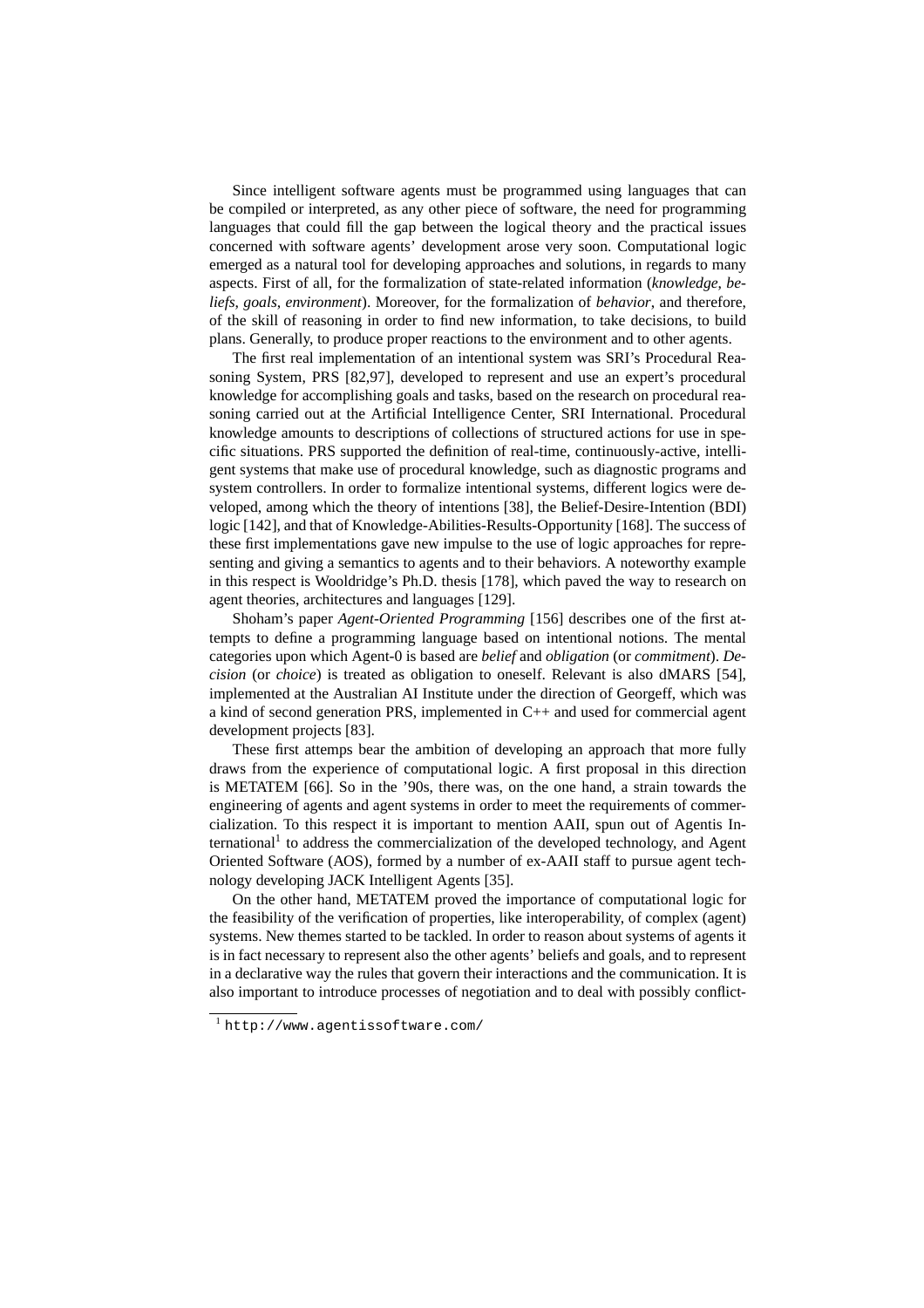ing sets of goals. This led to the proposal of languages like Golog [114] and ConGolog [48], of approaches for the representation of interaction protocols like those of Singh [157], and proposals like AgentSpeak(L) [141] which aimed to help the understanding of the relation between practical implementations of the BDI architecture such as PRS and the formalization of the ideas behind the BDI architecture using modal logics [143]. It is important to notice how, in the same years, the revamp of programming languages exploiting garbage collection, such as Java, and the greater efficiency of hardware due to the technological advancements brought a renovated attention onto declarative programming languages due to their ability of dealing with the openness, the dynamicity, and the flexibility that characterize complex systems.

#### **3 Where? Applications**

The exploitation of declarative agent systems for industrial projects and applications has a long and successful history dating back to the early and mid nineties. In the following, we provide some meaningful examples coming from different application domains– some of which developed and tested in real, safety-critical scenarios. In the overall, they show that an agent-oriented solution adopting declarative techniques can be fruitfully exploited to satisfy concrete industrial needs, and demonstrate as well the success of declarative agent technologies and systems outside the boundaries of academia.

Among the oldest applications of declarative agents we may mention a re-implementation of TEAM-CPS [175] where agents used the PRODIGY planning system [122] for local network planning, and the Agent-Orientated Programming framework for communication and control. In 1997, Leckie et al. [110] developed a prototype agent-based system for performance monitoring and fault diagnosis in a telecommunications network, where agents were implemented using C5 [148], based on the OPS5 rule language [75], and communicated using KQML.

ARCHON (ARchitecture for Cooperative Heterogeneous ON-line systems [99]) was Europe's largest ever project in the area of Distributed Artificial Intelligence. It was employed for monitoring and controlling the cycle of generating, transporting and distributing electrical energy to industrial and domestic customers, for the Iberdrola company, one of the world's leading private energy groups. ARCHON's Planning and Coordination Module was implemented as a rule-based system.

In [152], Schroeder et al. describe a declarative and reactive diagnostic agent based on extended logic programming. Both the inference engine used for computing diagnoses and the reactive layer that implements a meta-interpreter for the agent were implemented in Prolog extended with communication facilities.

The IMPACT agent framework [12] integrates concepts from deontic logic and was used to develop real applications. They include combat information management where IMPACT was used to provide yellow pages matchmaking services and aerospace applications where IMPACT technology led to the development of a multiagent solution to the "controlled flight into terrain" problem.

Moving to nowadays, [154] describes Space Shuttle Ground Processing with Monitoring Agents. JESS, the Java Expert System Shell [78], is used to realize a system that helps the monitoring of all the processes, instrumentation and data flows of the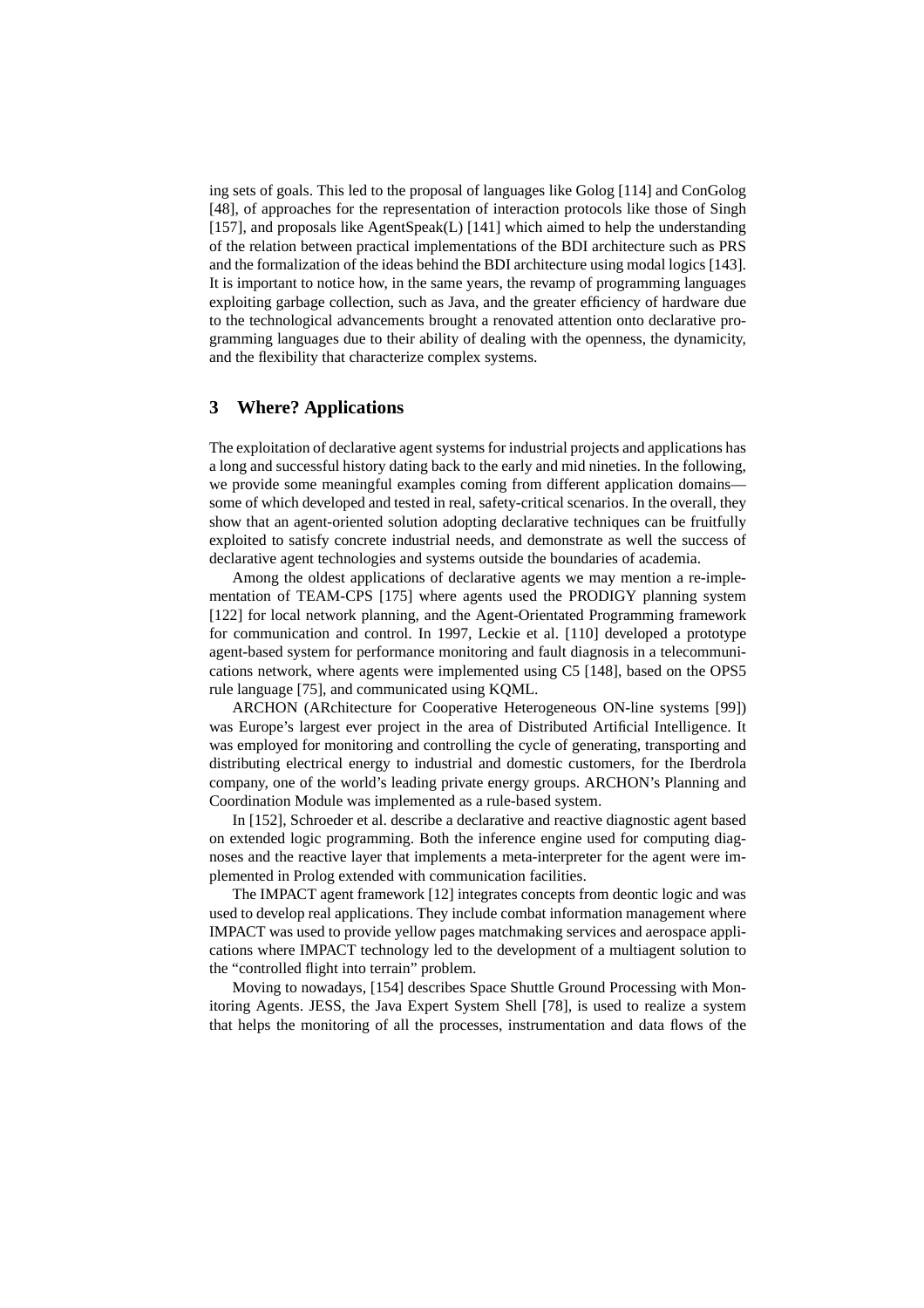Kennedy Space Center's Launch Processing System. The system, called NESTA, helps to monitor and above all to discover problems concerning the "ground process", i.e. the set of operations carried out in the weeks before the Space Shuttle's launch. NESTA autonomously and continuously monitors shuttle telemetry data and automatically alerts NASA shuttle engineers if it discovers predefined situations.

Daimler A.G. is exploiting BDI-agent features to develop a "goal-context" modeling technique for describing and executing agile business processes. The goal-context approach aims at (i) having a modular process model that describes the process' steps separate from the process' goals and contexts; and (ii) having different modeling levels, for the different parts of the process model. The goal-context approach was used for the engineering change management process of Daimler, and Jadex [29] was employed for developing a running prototype [34]. The change management real application is currently being implemented using the Whitestein agent platform [147,33]. Go4Flex <sup>2</sup> is a follow-up of these activities, where the goal-context approach will be applied to another area at Daimler.

Other applications of Jadex include a prototype developed for a company to use semantic Web Technologies for improving the search [174], and two simulations based on real (company) data. The first one dealt with logistics in a big packet delivery company [146]. In the second scenario Jadex was used to build a patient scheduling system evaluated using statistical data from over 3000 patient cases collected at the Klinikum Kulmbach hospital [186].

In a recent project that involved DISI, the Computer Science Department of Genoa University, and Ansaldo Segnalamento Ferroviario, the Italian leader in design and construction of signalling and automation systems for conventional and high speed railway lines, a MAS prototype was developed which monitors processes running in a railway signalling plant, detects functioning anomalies, and provides support to the early notification of problems [30]. The prototype was implemented and tested using DCaseLP [117]. Due to the intrinsic rule-based nature of monitoring agents, Prolog proved extremely suitable for their implementation.

In the past, DCaseLP and its ancestor, CaseLP, were used for many industrial research projects: the Kicker project, based on a previous "freight train traffic" application [42], was developed within the framework of the EuROPE-TRIS Project as a result of an industrial collaboration with the Information Systems Division of Italian Railways (Ferrovie dello Stato s.p.a.), and dealt with the train dispatching problem. CaseLP was employed for the design and development of a working prototype of a vehicle monitoring system, which was carried out in collaboration with Elsag s.p.a. [11]. Finally, a prototype of a multimedia, multichannel, personalized news provider [49] was developed using CaseLP in collaboration with Ksolutions s.p.a. as part of the ClickWorld project, a national, Ministry-funded research project.

2APL has been employed for virtual training systems in the TNO research organization in the Netherlands. In [88] 2APL is used as an example to illustrate how a virtual training system can be modeled, whereas in [89] some experiments are reported in which 2APL agents are used to generate explanations in virtual training systems.

 $^{2}$ http://jadex.informatik.uni-hamburg.de/go4flex/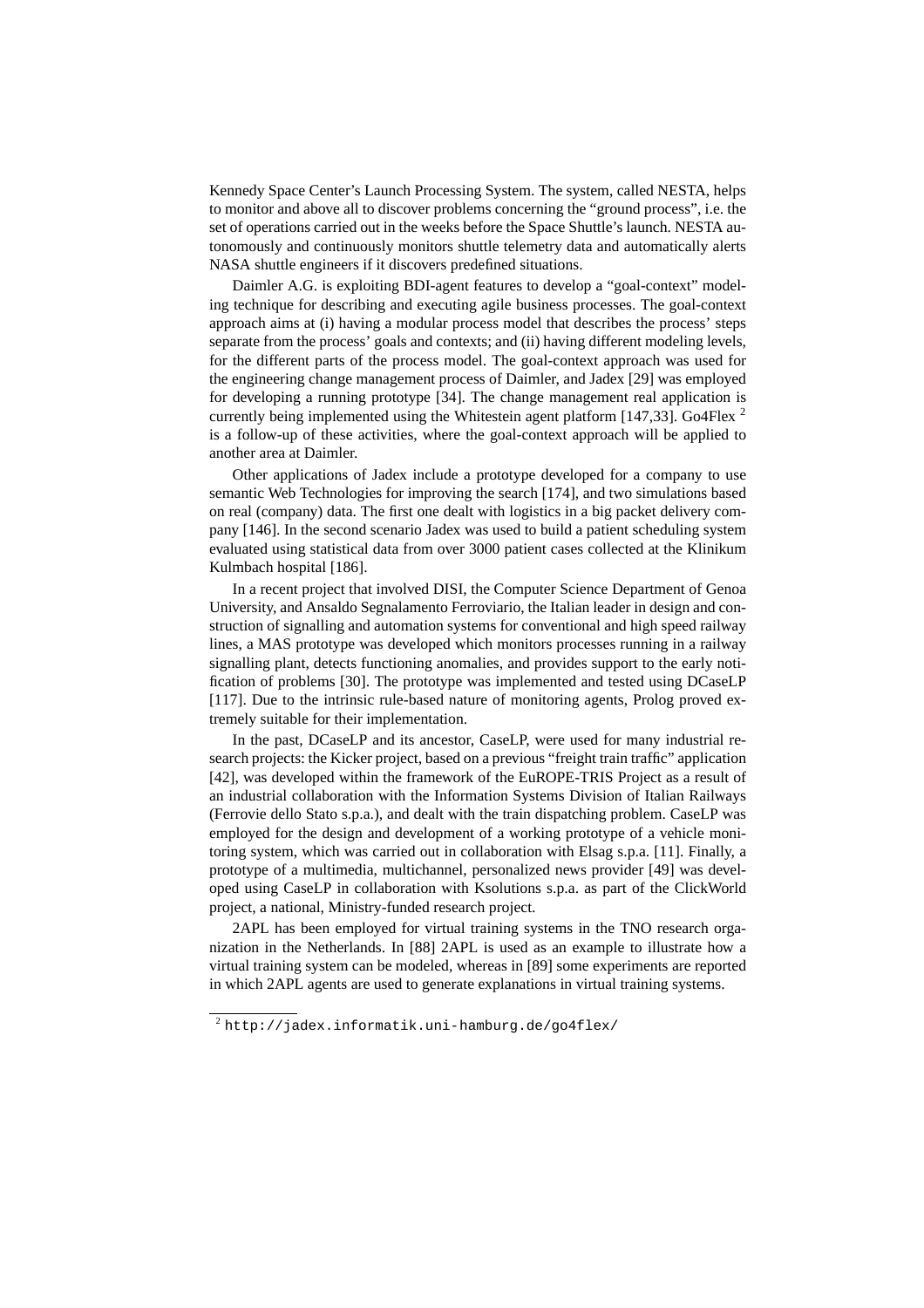Descriptions of industrial applications of commercial BDI style agent systems include [61] and [21] which cover the JACK and Agentis agent platforms, respectively. Whitestein's Living Systems technology<sup>3</sup> has been applied in scenarios spanning from telecommunications to logistics, supply chain management, and manufacturing.

#### **4 Why? Benefits**

The reasons of the success of the agents and declarative programming binomial is that declarative approaches are particularly suitable to handle the complexity of agent systems. Agent systems are dynamic, in the sense that at runtime agents can enter and exit the system and they can be modified at any moment. The interacting are heterogeneous, they have their own goals and they may need to define agreements for cooperating. Declarative languages abstract away from the execution mechanisms and, by merging semantics and computation, they allow the study of a solution and of its properties in the world of concepts. Although in the industry there seems to be a minor interest towards declarative languages, many concepts introduced by declarative approaches are adopted by more widely spread languages and tools. *Bytecode*, *scripting*, *assertions*, *pattern matching*, *destructuring*, *correctness* are a few examples. Agent and multi-agent systems based on declarative approaches supply very effective mechanisms for communication, interaction, and cooperation that can be used to implement choreographies, interaction protocols and orchestrations.

These are particularly useful in addressing computing problems which share with multi-agent systems the properties of openness, dynamicity, and flexibility, involving a large number of heterogeneous components that are physically distributed and that interoperate. Some examples are Web Services [184,9], Mashups [100], SOA [151], Sensor Networks [106], Middleware [98], Distributed components [138]. These developments require the specification of proper interfaces that make components accessible through standard protocols and make it possible to develop new applications by combining and integrating existing components. To this aim, components should bear some public information about themselves, their structure, the way in which they are supposed to be used, and so forth. This information should be represented according to some conventional formalism which relies on well-founded models, upon which it is possible to define access and usage mechanisms. In the following we briefly highlight some areas in which the declarative approach is clearly emerging as predominant w.r.t. other approaches.

Exemplary is the case of the Semantic Web, where declarative languages are becoming very important in the Semantic Web, and where the focus started to shift from the *ontology layer* to the *logic layer*, with a consequent need of expressing rules and of applying various forms of reasoning [2], an interest also witnessed by the RULE Markup Language initiative, by the creation of a W3C working group to define a Rule Interchange Format [3].

The Internet itself provides interesting hooks to the declarative languages community. For instance, OASIS, with the language BPEL4WS [130] (a de facto standard for

<sup>3</sup> http://www.whitestein.com/autonomic-technology-platform/ overview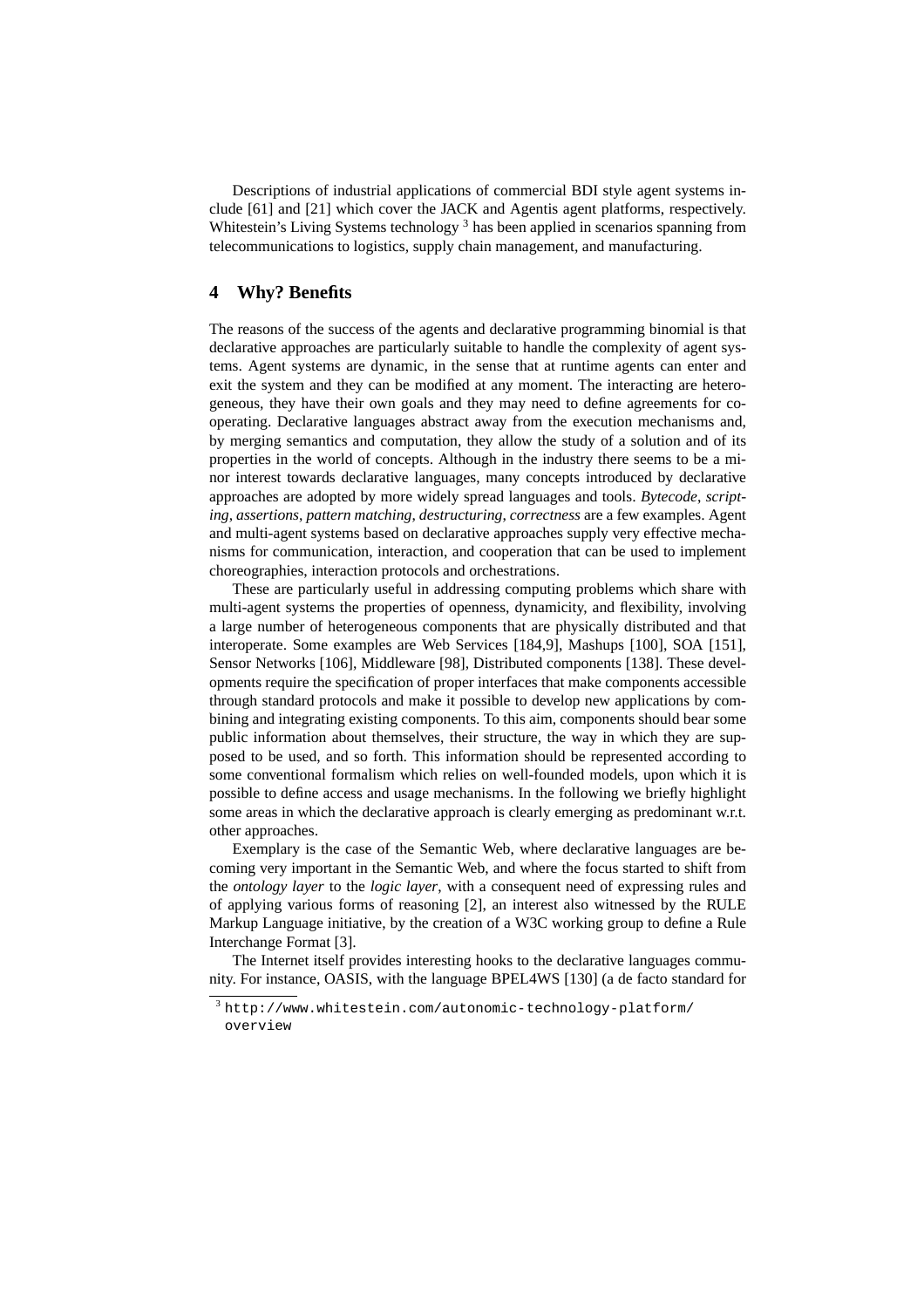the specification of single services, allowing the representation of a local view of the interaction that should take place, i.e. the interaction from the point of view of the process), has emphasized the need of a language that can be used both as an execution language for specifying the actual behavior of a participant in a business interaction, and noticeably as a *modeling* language, for specifying the interaction at an abstract level. The need of an *abstract representation* that can be reasoned about emerged even more notably for the *composition* of services. Here it is crucial to have tools that allow the verification at design time of properties regarding the behavioral aspects of the composed system. Although proposals have been made for composition rules and models, like BPMN [176] and WS-CDL [102], a comprehensive solution is currently lacking (BPEL4WS is not enough) and research is moving towards considering declarative approaches [167,137,123].

For instance, the work by Zaremski and Wing on software components matching, based on a logic representation of their preconditions and effects [185], inspired most of the work on semantic matchmaking for Web Service discovery. Semantic Web approaches commonly describe services in terms of inputs, outputs, preconditions and effects [1,153]. Inputs and outputs are usually expressed by ontological terms, while preconditidons and effects are often expressed by means of logic representations. Amongst the works on semantic matchmaking, Paolucci et al. [135] propose four degrees of match (exact, plugin, subsumes, and fail). These matches tackle representations, in which services are described by means of inputs and outputs; specifically, matches are computed on the ontological relations of the outputs of an advertisement for a service and a query. The advantage of these kinds of match is that a service description does not need to exactly correspond to the request: this flexibility fosters the re-use of Web Services. The work by Zaremski and Wing also influenced the Web Service Modeling Ontology proposal [62], an organizational framework for Semantic Web Services.

On the other hand, often services are not sought to be used individually but rather to be used *jointly* for executing tasks that none of them alone can accomplish. Semantic annotations of the kind "inputs, outputs, preconditions, and effects" are not sufficient in this case: it becomes useful to introduce a notion of *goal* [139,171,14], which can be used to guide both the selection and the composition of services. The introduction of goals strengthens the need of adopting declarative agents. Agents, in fact, include the ability of dealing with goals and performing goal-driven forms of reasoning; agents also feature autonomy and proactivity, which help when dealing with open environments, allowing for instance a greater *fault tolerance* and an easy approach to *exception handling* [119,140,28].

Besides being used as modeling languages and for reasoning in a goal-driven manner, declarative approaches are starting to gain attention also as a means for designing *behaviors*, replacing more traditional (in the area of Business Process Management) procedural approaches and languages, like Petri nets [144] and PI-calculus [121]. The reason (see [137]) is that systems which allow users to maneuver within the process model or change it while working are considered as the most suitable for dynamic process management. Traditional approaches, having an imperative nature, appear to be too rigid as they strictly prescribe how to work, often forcing an overspecification, which as a side effect compromises dinamicity. Opposed to the imperative approaches, Pesic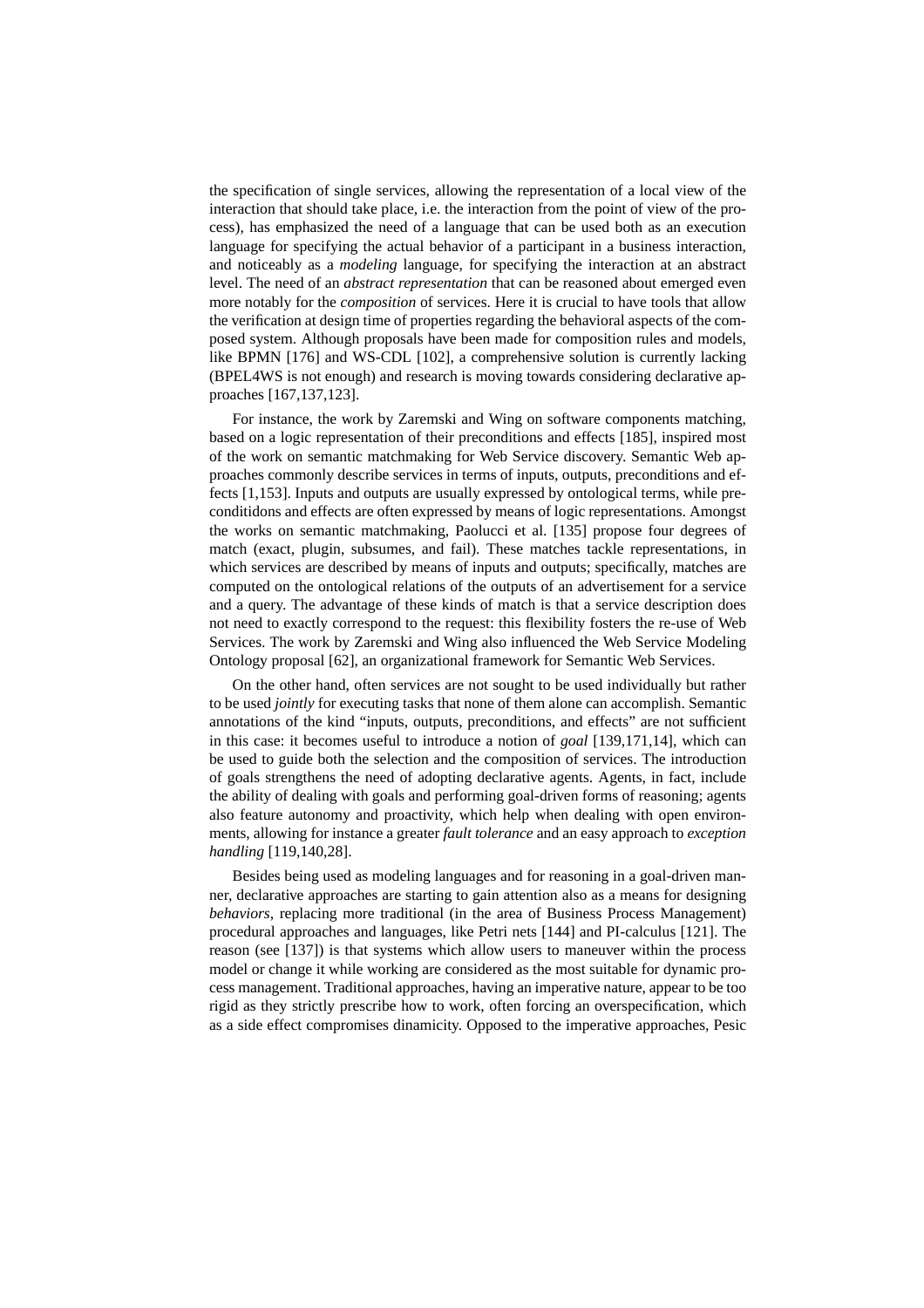and van der Aalst [137] have proposed *ConDec*, a language for modeling and enacting dynamic business processes. A ConDec model mainly consists of a set of activities and a set of relationships that constrain the way activities can be executed, and are referred to as *constraints*. Constraints can be interpreted as *policies/business rules*, and may reflect different kinds of knowledge, e.g., external regulations and norms, internal policies and best practices, service/choreography goals. Differently than in the prescriptive approaches, where what is not explicitly modeled is forbidden, ConDec models are open: activities can be freely executed, unless they are subject to constraints. This choice has two implications. First, a ConDec model accommodates many different possible executions, improving flexibility. Second, the language provides abstractions to explicitly capture not only what is mandatory, but also what is forbidden. In this way, the set of possible executions does not need to be expressed extensionally and models remain compact. Agent research too explored similar approaches to obtain openness, flexibility, and heterogeneity. Yolum and Singh [183] propose to adopt the notion of commitment to provide a declarative semantics to the interaction protocols: an agent (the debtor) makes a commitment to another agent (the creditor) to bring about a certain property. Commitments capture and handle mutual obligations which relate interacting agents, giving a meaning to the exchanged messages in terms of their impact on commitments. The adoption of commitments allows a greater flexibility in two respects: the interacting parties can be heterogeneous in their implementations as long as they have the ability of understanding the social commitments and of reasoning about them; their executions do not have to attain to a rigidly encoded behavior, but just not to violate the commitments. The commitment approach has been studied also by others such as [76,86].

A social approach, closer to Logic Programming, has been developed within the SOCS EU Project (see also Section "How?") where global interactions protocols are specified by means of the SCIFF language [6] and its Abductive Logic Programming (ALP) semantics [101]. Protocols are specified only by considering the external observable behavior of interacting entities, and by the concept of expectation about desired events and interaction. Events and expectations are linked by way of forward rules. The SCIFF language comes with an associated proof procedure, used to verify at runtime (or a posteriori, by analyzing a log of the interaction) whether interacting agents conform to the interaction protocols defined. The SCIFF approach is starting to attract the attention of researchers working on Web Services because of the its potential as a tool for verifying the interoperability and for giving an executable semantics to languages like ConDec [124]. The SCIFF framework has also been used to implement commitments [164] via a reactive version of the event calculus [37]. A discussion of commitments and expectations together is proposed in [166].

Another issue in which agents' declarative approaches proved their usefulness and that also gained attention in other fields is trust negotiation. Trust negotiation [18,22,93] is an approach to security and privacy preserving interactions in open networked environment. In such scenarios peers often interact without any previous relationship and without sharing any common security domain. As a consequence, traditional authentication is sometimes undesirable and frequently impossible. Access control policies and privacy policies are based on user properties. Such properties can be encoded in various ways, including digital credentials, unsigned declarations, and reputation measures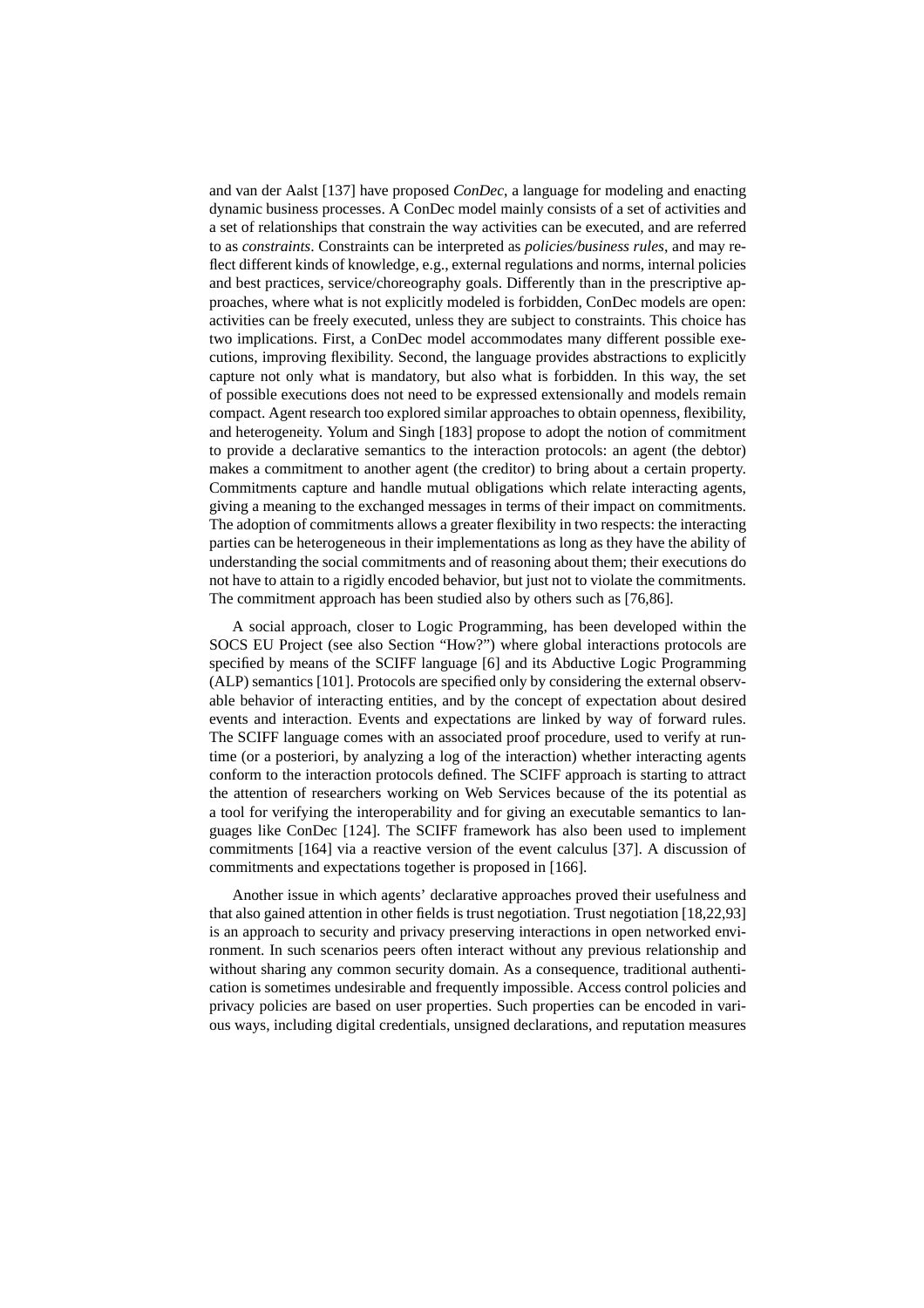[23]. Some proposals for declarative languages that allow the representation of different kinds of policies (e.g. XACML [131] and P3P [173]) have been made by standardization committees and for reasoning about them [24].

Bordering with Trust Negotiation is Argumentation theory [58], where logic models for debate and negotiation are used for modeling agent reasoning and dialogue. The possibility of structuring rational discussion aimed at reaching mutually acceptable conclusions, and the potential for intuitive, modular and tractable implementations are promising tools in all those fields where there is the need of testing the validity of certain kinds of evidence.

### **5 Who? Required Background**

In 1987, while GULP was founded and IJCAI was held in Italy, the main Italian ICT and consumer electronics event, SMAU, was just discovering AI [19]. The heterogeneous mix of AI promoters included small enterprises of academic roots, such as Delphi, a University of Pisa's spin-off then based in Viareggio, and big actors such as IBM, and included many more in between. Back then AI mainly meant Expert Systems, and the use of Prolog inference engines and the adoption of declarative technologies in general was considered a very promising approach. Nixdorf Italia, involved in Esprit-2 research projects and in the development of air fleet optimization tools for Alitalia, was using a development environment written in Prolog, called Twaice [120]. IBM, Unisys, Pirelli Informatica and Datitalia Processing, among others, were all promoting expert systems for configuration and diagnosis which made use of knowledge bases and declarative rules. IBM was pushing expert systems technologies by announcing a series of AI courses.

As discussed in [149] the interest for declarative solutions seemed to fade in the years that preceded 2000. In spite of that, declarative programming started to being taught at Italian universities and a growing number of AI-related courses put a significant emphasis on Prolog and rule-based languages. In 2007, GULP ran a survey to evaluate the extent of computational logic teaching at Italian universities. It turns out that nowadays declarative programming is being taught in 20 Italian universities at around 50 courses, at various levels in computer science and engineering curricula. Some of these courses have been running for as long as 20 years. They are sometimes elective courses attended by small classes. In many cases, however, they are fundamental courses (programming methodologies, AI, logics) attended by large classes with as many as 150 students. In 80% of the cases, the syllabus includes practical lab sessions that teach students how to use SWI Prolog, SICStus, ECLIPSe or other Prolog engines, ASP solvers such as DLV, SAT solvers and model checkers. Every year, around 1500 university students over the country attend on average 20 hours of lectures on computational logic topics, 80% of which focus on logic programming. This is an immense heritage. Many graduates who join the labour market master the basics of declarative languages and technologies.

In more recent times, a number of applications of logic programming have been developed, mainly by academic actors, and most of them were never fully fledged [43]. However, even if the majority of Italian software companies chose not to endorse the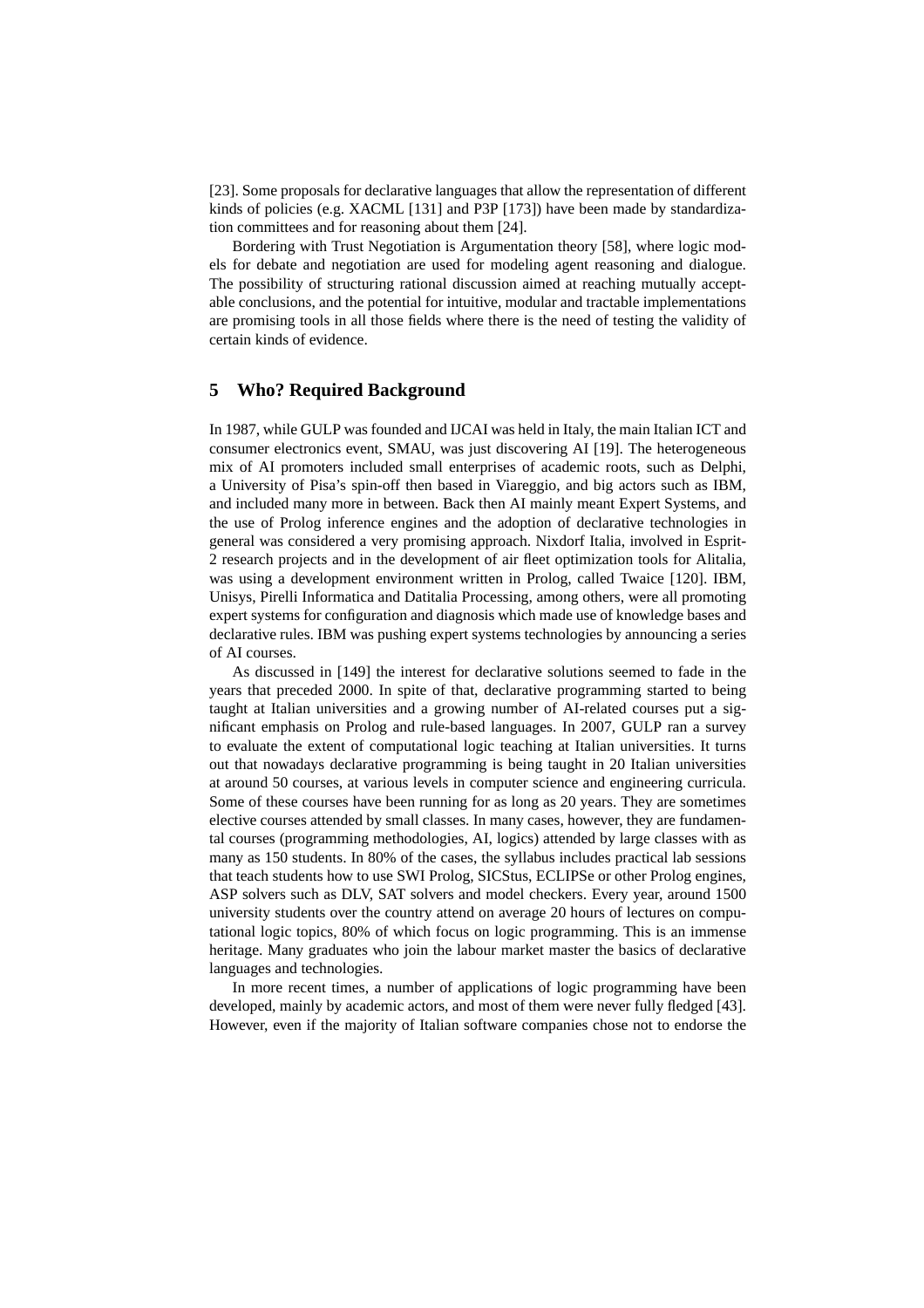declarative paradigm, most of Italian programmers and software engineers do have the necessary background to start working with rules, knowledge bases and inference engines. The effects of this situation are cultural rather than practical. Declarative technologies do not play a major role in implementing systems, but they nevertheless influence the way many programmers and software engineers conceive the systems they implement. Or, at least, they have the potential to do so.

Agent technologies can bring this potential to the surface and help exploit it. As discussed in Section "What", declarative agent systems are a collection of paradigms and ways of thinking about software systems, rather than a unique, well-defined engineering solution. Although younger than logic programming as a discipline, autonomous agents and multi-agent systems also started to being taught at Italian universities. These are sometimes a part of software engineering and AI courses, but also live as stand-alone courses.<sup>4</sup>

Who can be involved in declarative agent and MAS technologies then, and what kind of background is required to do so? The answer to the second question is easy: today's graduates already have such a background, or they can easily acquire it since it is already a part of academic curricula. Then, who can or should be involved?

In our opinion, the ability to think in terms of declarative agent and MAS technologies should be mastered by all software engineers who need to develop systems of some complexity. With a warning. The research effort in this domain is considerable and steady, and we hope to see a constant improvement in the theory and in the tools. However, in approaching the world of agents, today's software engineers should neither seek for revolutionary solutions nor expect to find out that all they have being using so far has become obsolete. That would be a wrong approach. Instead, they should consider declarative agents as a way of thinking that should guide many separate aspects of a system's design.

The ideas of goals, capabilities, action, interaction, delegation, commitment, trust, artifact and so on could be exported to so many concrete software engineering problems. This does not necessarily mean that one should use Tropos, Gaia or West2East for requirements elicitation and system design, DCaseLP, Jade, KGP or DyLog for implementing the components, CArtAgO for the middleware and SCIFF for monitoring their execution. But we suggest that these be considered as sources of inspiration, because a deep understanding of such technologies will help producing software solutions that are more correct and thus safer, and at the same time more scalable, easier to maintain and monitor, and more suited to integration and interoperation.

#### **6 How? Tools and Languages**

In this section we briefly survey (without the presumption of being exhaustive) the tools and the languages that exploit declarative approaches. We structure the presentation in two parts. The former presents the most noticeable BDI-style proposals, while the latter presents approaches based on computational logic. For each of the main proposals, we

<sup>4</sup> The Universities of Palermo, Genova, L'Aquila, Torino, Bologna, Firenze, Pavia, Roma La Sapienza, Trento, Bari, Modena e Reggio Emilia, Pisa, Milano's Politecnico and many other ones offer such courses.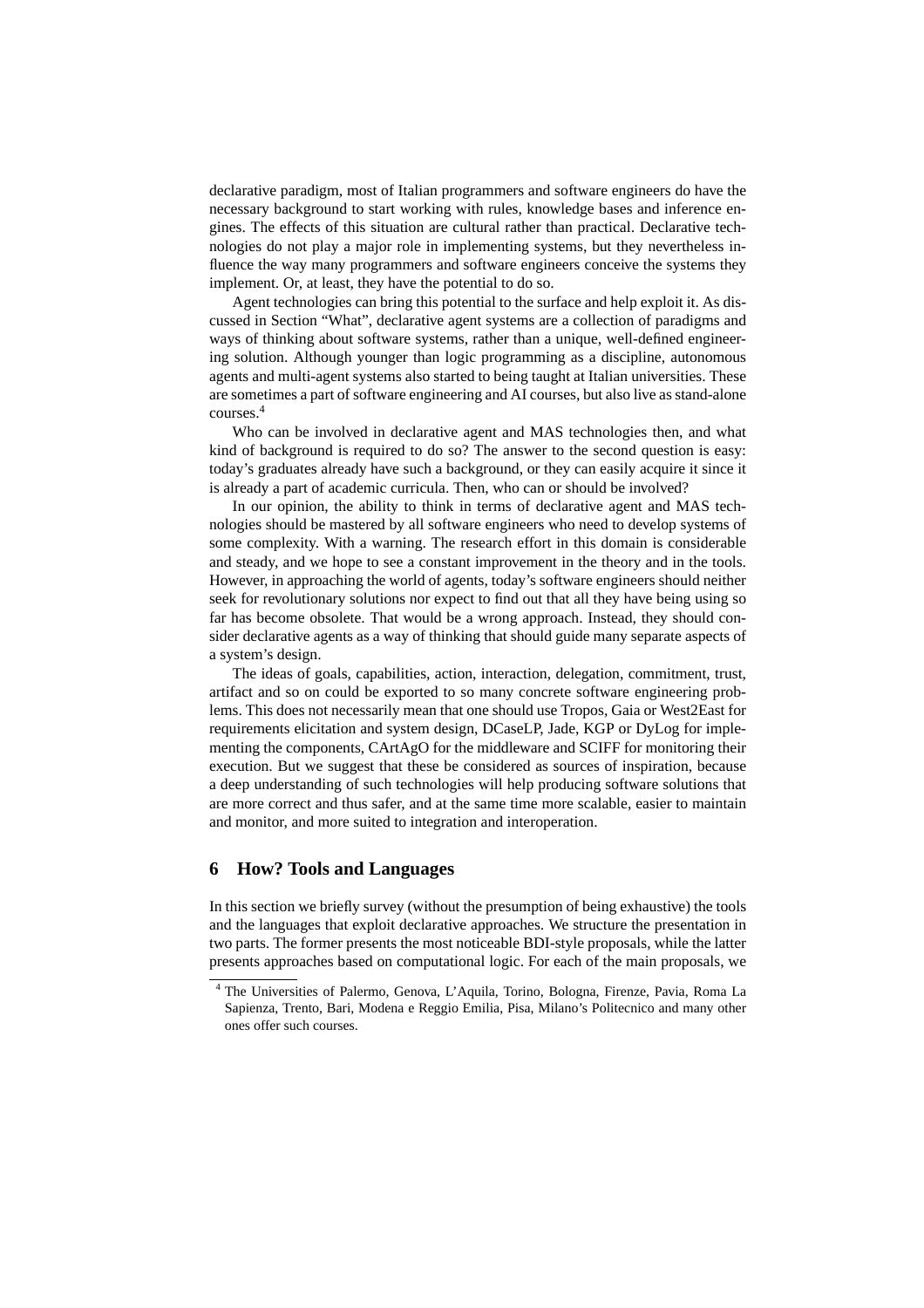describe the same four facets, so to facilitate a comparison: *Semantics*, *Implementation*, *Extensions*, and *Purpose of use*. The last part of the presentation is mainly devoted to Italian research.

#### **6.1 BDI-style tools and languages**

**AgentSpeak(L)** [141] takes as its starting point PRS and its dMARS implementation. It is based on a restricted first-order language with events and actions. Beliefs, desires and intentions of the agent are not represented as modal formulas, but they are ascribed to agents, in an implicit way, at design time. The current state of the agent can be viewed as its current belief base; states that the agent wants to bring about can be viewed as desires; and the adoption of programs to satisfy such stimuli can be viewed as intentions. Semantics: At run-time, an agent consists of a set of beliefs, a set of plans, a set of intentions, a set of events, a set of actions, and a set of selection functions. The operational semantics is driven by the rules for selecting plans, adopting them as intentions, and executing the adopted intentions [55].

**Implementation:** There are many implementations of the AgentSpeak(L) language, among which: *(a)* SIM Speak [115] (the first AgentSpeak(L) interpreter), which runs on Sloman's SIM AGENT toolkit, a testbed for cognitively rich agent architectures [158]; *(b)* Jason [27] that implements, in Java, the operational semantics of an extended version of AgentSpeak(L) (http://jason.sourceforge.net).

**Extensions:** The community working on AgentSpeak(L) is, and has been in the past, very active. Many extensions exist, among which: cooperation through plan exchange [10]; ontological reasoning [126]; belief revision [8]; team formation [96]; combination with the Semantic Web [107].

**Purpose of use:** The main application of AgentSpeak(L) is in formal verification. Bordini et al. [25] developed model-checking techniques that apply directly to multi-agent programs written in AgentSpeak(L). AgentSpeak(L) multi-agent systems are translated into either Promela or Java models, and then, respectively, SPIN or JPF are used as model checkers.

**3APL** – "An Abstract Agent Programming Language" [90] – supports the design and construction of intelligent agents for the development of complex systems through the concepts beliefs and procedural goals (also often termed plans). In turn, these can be used to describe and understand the computational system in a natural way. Beliefs represent the issues the agent must deal with, while goals allow the agent both to focus on what it must achieve and to represent the way in which it can achieve it. The practical reasoning rules provide the agent with planning capabilities to find an appropriate plan to achieve a goal, capabilities to create new goals to deal with a particular situation, and capabilities to use the rules to revise a plan.

**Semantics:** 3APL semantics was originally specified by means of Plotkin-style transition semantics [91] and has been re-specified in Z later on [53]. In [45], the specification of a programming language for implementing the deliberation cycle of cognitive agents is shown, and 3APL has been used as the object language.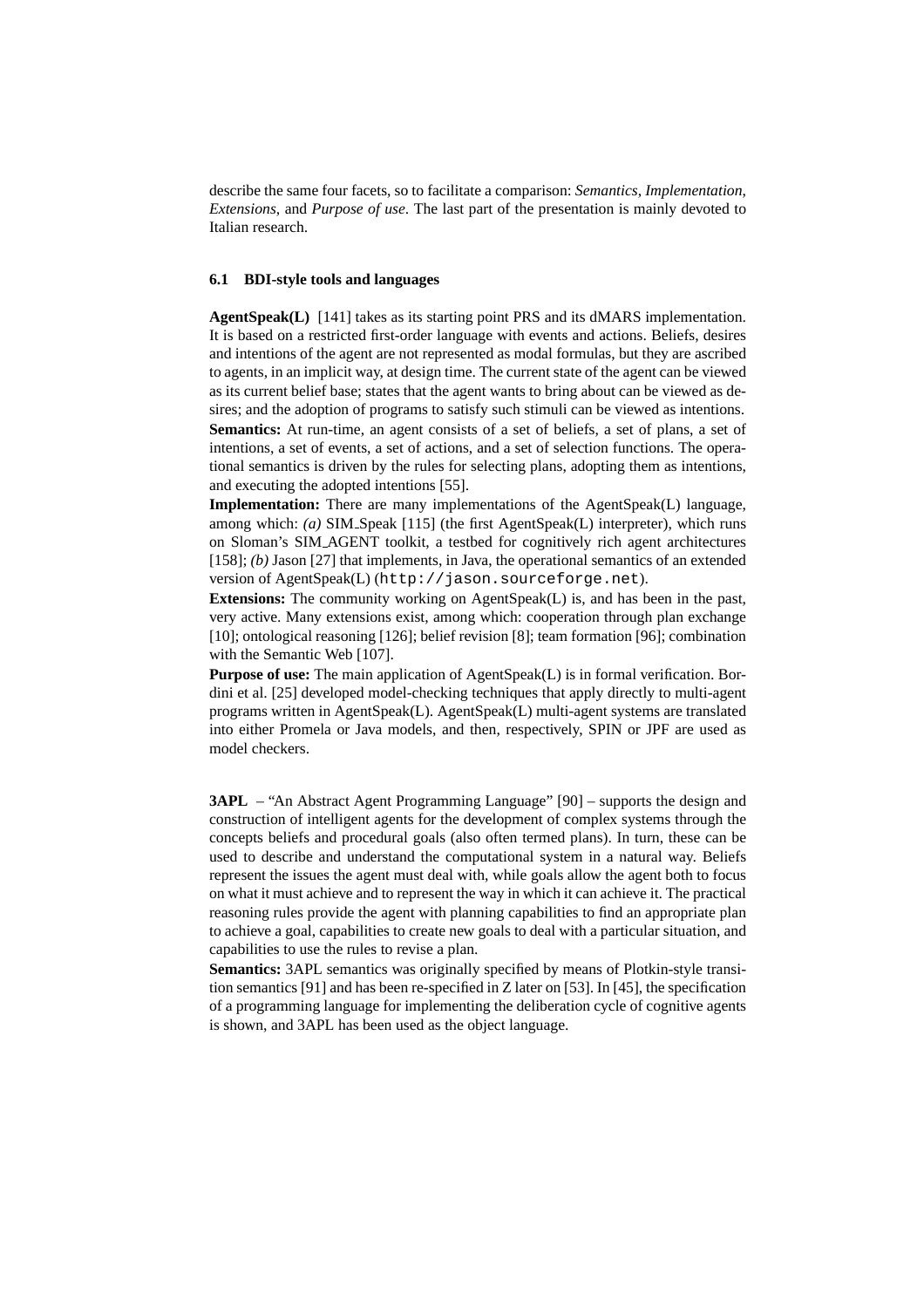**Implementation:** Both a Java version and an Haskell version of 3APL can be downloaded from http://www.cs.uu.nl/3apl/. More recently, a simplified version has been implemented in the Maude term rewriting language [170].

**Extensions:** The newest incarnation of 3APL is 2APL (A Practical Agent Programming Language) [44]. It can be downloaded from http://www.cs.uu.nl/2apl/.

**Purpose of use:** The 2APL platform which provides a set of tools designed to support the implementation, execution, and testing of multi-agent systems. Its application in the field of virtual training has been discussed in Section 3.

Among the other proposals, it is worthwhile to mention Agent-0 by Shoham [156], which exploits a declarative approach and is the first proposal of an agent-oriented approach to programming. For Shoham, a complete AOP system will include three primary components: *(a)* A restricted formal language with clear syntax and semantics for describing mental states, the mental state will be defined uniquely by several modalities, such as belief and commitments; *(b)* An interpreted programming language in which to define and program agents, with primitive commands such as *REQUEST* and *INFORM*; *(c)* An "agentification process" to treat existing hardware devices or software applications like agents. Agent-0 is targetted towards the second component. Two prototype interpreters were developed: one implemented in Common Lisp, and another developed by Hewlett Packard as part of a joint project to incorporate AOP in the New Wave<sup>TM</sup> architecture. Agent-0 has two extensions, PLACA [162] and Agent-K [46].

Another interesting tool is Jadex [29], which brings together BDI-style reasoning and FIPA-compliant communication [64] and extends the traditional BDI-model (e.g. with explicit goals). Jadex agents have beliefs, goals, that are implicit or explicit descriptions of states to be achieved, and plans. The Jadex research project is conducted by the Distributed Systems and Information Systems Group at the University of Hamburg. The developed software framework is available under GNUs LGPL license<sup>5</sup>. It allows for programming intelligent software agents in XML and Java and can be deployed on different kinds of middleware such as JADE, a software framework implemented in Java that facilitates development of interoperable intelligent multi-agent systems and that is distributed under an Open Source License [20].

Finally, Dribble [169] is a propositional language that constitutes a synthesis between the declarative features of the language GOAL [92], and the procedural features of 3APL. GOAL agents do not provide planning features, but they do offer the possibility to use declarative goals to select actions. The language Dribble thus incorporates beliefs and goals as well as planning features. Also worthwhile to mention MYWORLD [179], in which agents are directly programmed in terms of beliefs and intentions; ViP [105], a visual programming language for plan execution systems with a formal semantics based upon an agent process algebra; CAN [177], a conceptual notation for agents with procedural and declarative goals; NUIN [52], a Java framework for building BDI agents, with strong emphasis on Semantic Web aspects; SPARK [127], that builds on PRS and supports the construction of large-scale, practical agent systems; and JAM [95] that combines ideas drawn from the BDI theories, the PRS system and its UMPRS and PRS-CL implementations, the SRI International's ACT plan interlingua [128], and

<sup>5</sup> http://sourceforge.net/projects/jadex/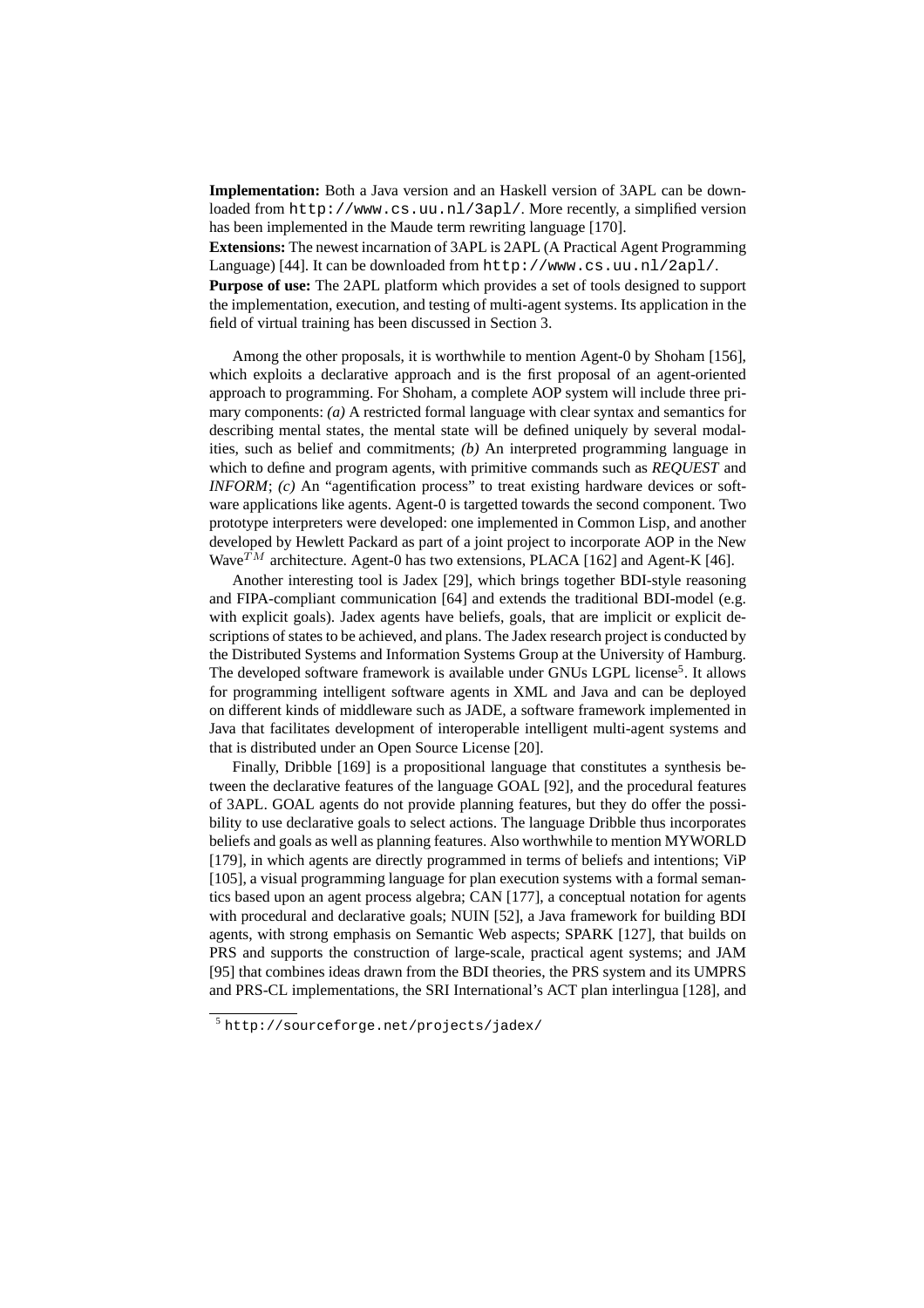the Structured Circuit Semantics (SCS) representation [111]. It also addresses mobility aspects from Agent Tcl [87], Agents for Remote Action (ARA) [136], Aglets [109] and others. A survey of languages for programming BDI-style agents can be found in [116].

#### **6.2 Computational logic-based tools and languages**

**The IMPACT Agent Language** [12] is a relevant example of use of deontic logic to specify agents.

**Semantics:** The paper [60] provides a series of successively more refined semantics for action programs that compute the set of all action status atoms that are true with respect to an agent program  $P$ , the current state  $S$  and the set  $IC$  of underlying integrity constraints on agent states.

**Implementations:** The implementation of an IMPACT agent program consists of two major parts, both implemented in Java: *(a)* the IMPACT Agent Development Environment which is used by the developer to build and compile agents, and *(b)* the run-time part that allows the agent to autonomously update its "reasonable status set" and execute actions as its state changes.

**Extensions:** Many extensions to the IMPACT framework are discussed in [161] which analyses meta agent programs to reason about other agents based on the beliefs they hold; temporal agent programs to specify temporal aspects of actions and states; probabilistic agent programs to deal with uncertainty; and secure agent programs to provide agents with security mechanisms. Agents able to recover from an integrity constraints violation and able to continue to process some requests while continuing to recover are discussed in [59]. The integration of planning algorithms in the IMPACT framework is discussed in [56].

**Purpose of use:** IMPACT's purpose is to allow the integration of heterogeneous information sources and software packages for solving real problems.

**Golog** [114] is a logic-programming language based on situation calculus, that allows for reasoning on both atomic and complex actions. ConGolog [48] is the concurrent extension of Golog, and it includes facilities for prioritizing the concurrent execution, interrupting the execution when certain conditions become true, and dealing with exogenous actions. Golog is an alternative to traditional plan synthesis, since it allows forms of procedural planning.

**Semantics:** The semantics of ConGolog and Golog is based on situation calculus and is in the style of transition semantics.

**Implementations:** Interpreters have been developed in SWI-Prolog and for ECLIPSE as well (http://www.cs.toronto.edu/cogrobo/main/systems/).

**Extensions:** Many extensions exist: Legolog (*LEGO MINDSTORM in (Con)Golog* [113]), IndiGolog (*Incremental Deterministic (Con)Golog* [47]), CASL (*Cognitive Agent Specification Language* [155]), and an extension of ConGolog with sensing actions [145]. More recently, Golog has been exploited to represent flexible templates of Web service composition and integrate user preferences in the composition process [159]. In [79], the compilation of ConGolog into Basic Action Theories for planning is discussed.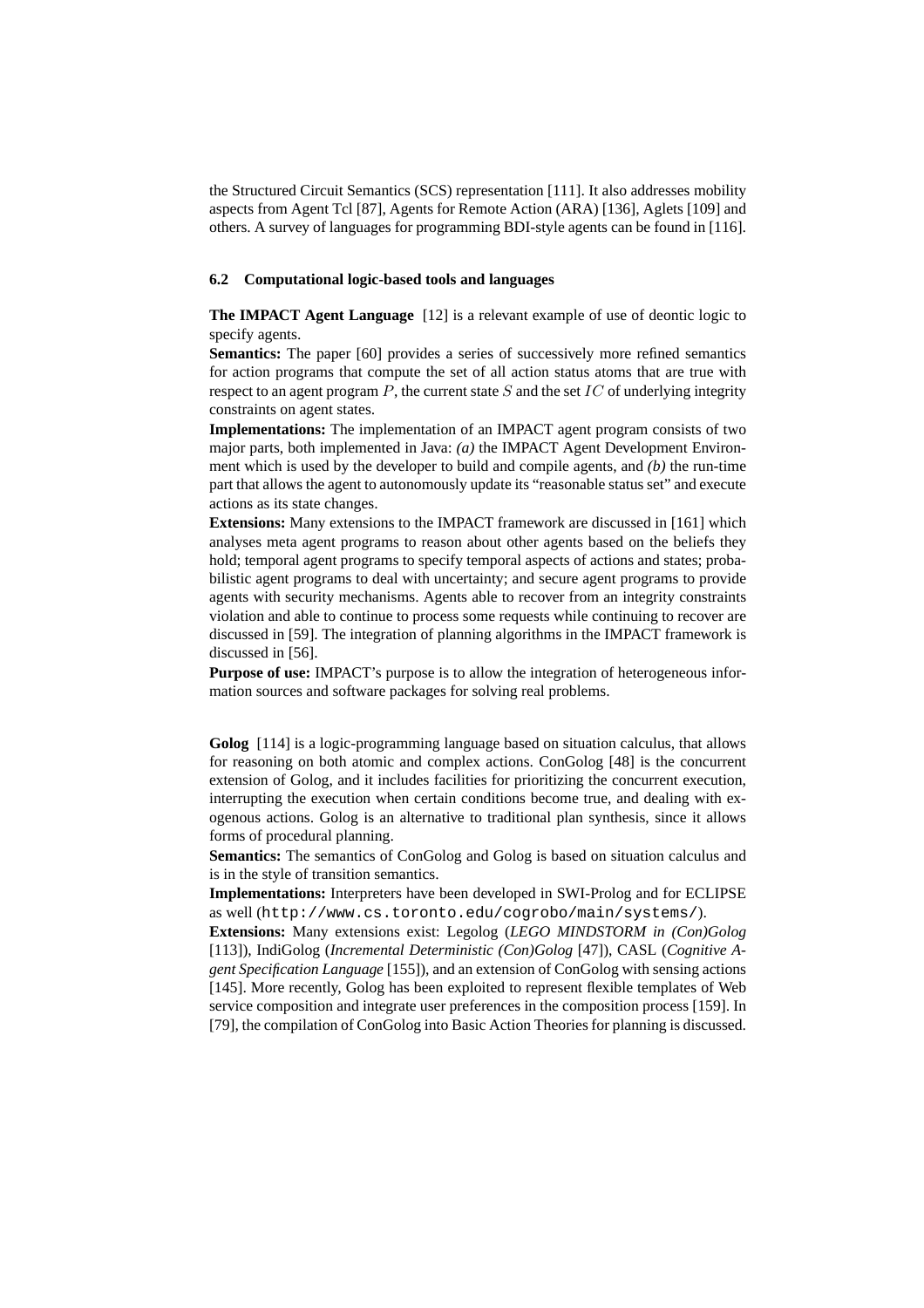**Purpose of use:** Golog and ConGolog allow the design of flexible controllers for agents living in complex scenarios. IndiGolog provides a practical framework for real robots that must sense the environment and react to changes occurring in it. CASL is an environment based on ConGolog which provides a verification environment.

**Concurrent METATEM** [66] is a programming language for distributed artificial intelligence, based on first-order linear temporal logic [65]. A Concurrent METATEM system contains a number of concurrently executing agents which are able to communicate through message passing. Each agent executes a first-order temporal logic specification of its desired behavior.

**Semantics:** METATEM semantics is the one defined for first-order linear temporal logic.

**Implementations:** Two implementations have been produced. The first is a prototype interpreter for propositional METATEM implemented in Scheme. A more robust Prolog-based interpreter for a restricted first-order version of METATEM has been used as a transaction programming language for temporal databases [63].

**Extensions:** Single Concurrent METATEM agents have been extended with deliberation and beliefs [68] and with resource-bounded reasoning [71]. Compilation techniques for MASs specified in Concurrent METATEM are analyzed in [103]. Concurrent METATEM has been proposed as a coordination language in [104]. The definition of groups of agents in Concurrent METATEM is discussed in [69,73]. The research on single Concurrent METATEM agents converged with the research on Concurrent METATEM MASs in the paper [72] where "confidence" is added to both single and multiple agents. The development of teams of agents is discussed in [94].

**Purpose of use:** In [67] a range of sample applications of Concurrent METATEM utilizing both the core features of the language and some of its extensions are discussed. They include bidding, problem solving, process control, fault tolerance. Concurrent METATEM has the potential of specifying and verifying applications in all of the areas above [74], but it is not suitable for the development of real systems.

**SCIFF** is a framework, developed within the EU-funded SOCS project,<sup>6</sup> thought to specify and verify interaction in open agent societies [6].

The SCIFF language is equipped with a semantics based on Abductive Logic Programming (ALP) [101]. Interaction is modeled by way of rules (*Social integrity constraints*), which associate the current state of affairs, including all the relevant events detected so far, with a number of alternative possible future worlds, characterized in terms of what is expected or not expected of them. SCIFF's operational component is an ALP proof procedure for reasoning with expectations in dynamic environments. The SOCS approach to the specification and verification of agent societies [4], is *open*, aimed at minimally restricting the operation of system components, and it is inspired by the deontic notions of prohibitions and permission.

<sup>&</sup>lt;sup>6</sup> Societies Of ComputeeS (SOCS, IST-2001-32530): a computational logic model for the description, analysis and verification of global and open societies of heterogeneous computees. http://lia.deis.unibo.it/research/SOCS/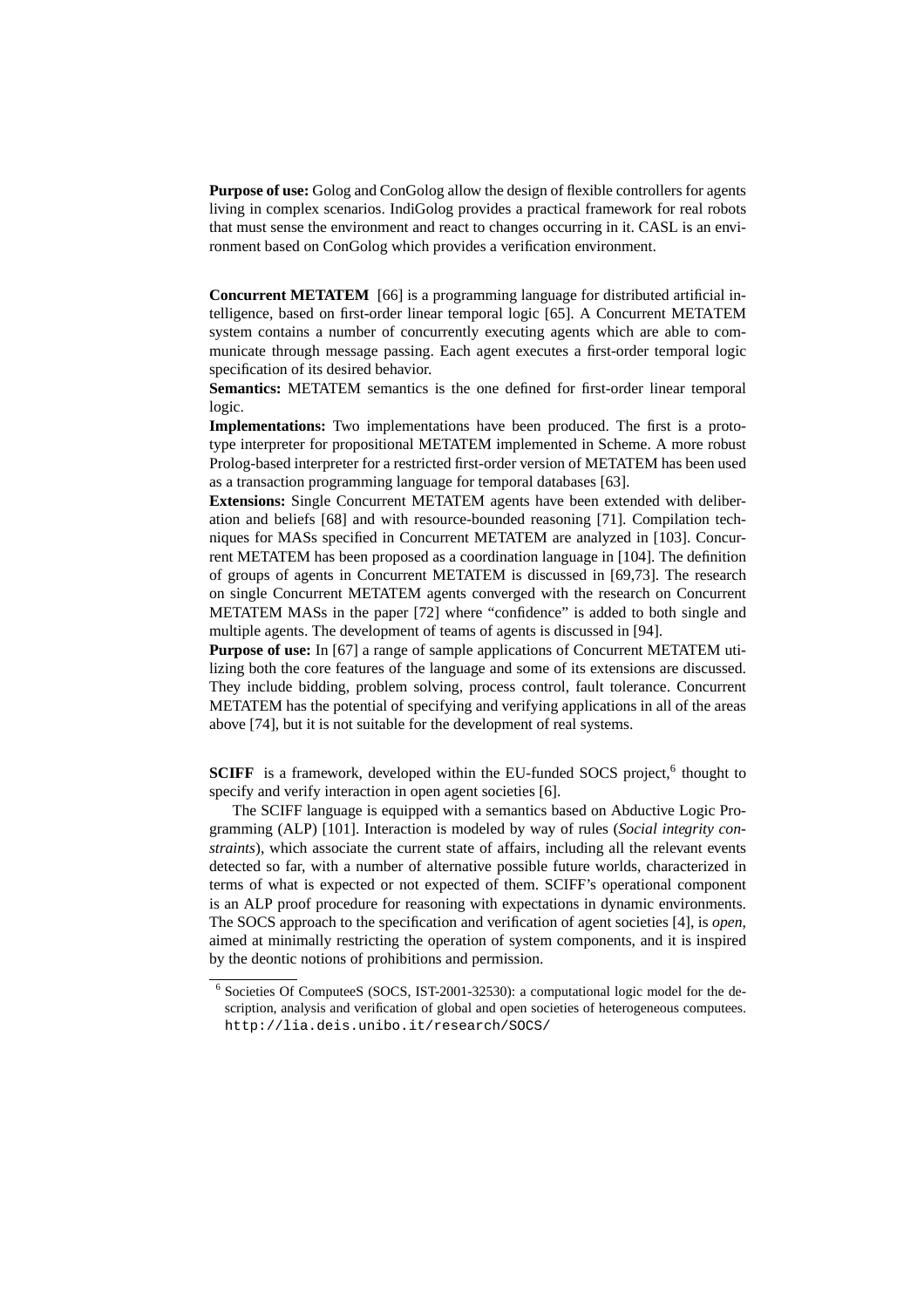**Semantics:** The semantics of SCIFF is given as a mapping to ALP, augmented with a notion of consistency of expectations. SCIFF is sound and complete under realistic domain assumptions [6].

**Implementations:** SCIFF is implemented using Constraint Handling Rules [80]. It runs on SICStus Prolog and on SWI Prolog. SCIFF is also embedded in SOCS-SI, a Java tool for runtime monitoring and verification of agent interaction [5].

**Extensions:** Recent extensions of SCIFF are an efficient implementation of the Event Calculus for Commitment tracking [165,37], extensions for static verification of declarative models [125], its integration with Tropos [32], its extension for constraint optimization [81], and a number of extensions for several application domains described in the  $SCIFF<sup>7</sup>$  and  $CLIMB<sup>8</sup>$  Web sites.

**Purpose of use:** SCIFF is used for interaction specification and verification. Its main application domains, beside multi-agent systems, are business processes, Web service choreographies, and medical guidelines.

**DCaseLP** is a multi-language development environment for Multi-Agent Systems. It provides tools and languages for modelling and implementing a MAS prototype following a set of steps which guide the developer from the late requirement analysis to the prototype implementation. The languages and tools that DCaseLP integrates are UML and an XML-based language for the analysis and design stages, Java, JESS and TuProlog [51] for the implementation stage, and JADE for the execution stage. Software libraries for translating UML class diagrams into code and for integrating JESS and TuProlog agents into the JADE platform are also provided.

**Semantics:** No unifying formal semantics of the agents and the MAS, despite the language they are modeled or implemented in, have been defined.

**Implementations:** DCaseLP is implemented on top of JADE and provides libraries for seamless integration of agents implemented in TuProlog or JESS and enriched with FIPA-compliant communication capabilities. It can be downloaded from the web site<sup>9</sup>. **Extensions:** A translator from UML sequence diagrams to Prolog agent skeletons that can be embedded into DCaseLP has been developed and integrated within the computeraided Agent-Oriented Software Engineering West2East framework [36].

**Purpose of use:** DCaseLP main purpose is fast prototyping of agent systems. Its applications in industrial research projects have been discussed in Section 3.

**Dynamics in Logic** [17,13] is a programming language for reasoning about actions, that can be used for specifying agents and for executing agent specifications. The authors adopt a modal action theory, in which actions are represented by modalities. The adoption of Dynamic Logic or a modal logic to deal with the problem of reasoning about actions and change is motivated by the fact that modal logic allows a very natural representation of actions as state transitions, through the accessibility relation of Kripke

<sup>7</sup> http://lia.deis.unibo.it/research/sciff/

<sup>8</sup> http://lia.deis.unibo.it/research/climb/

<sup>9</sup> http://www.disi.unige.it/person/MascardiV/Software/DCaseLP. html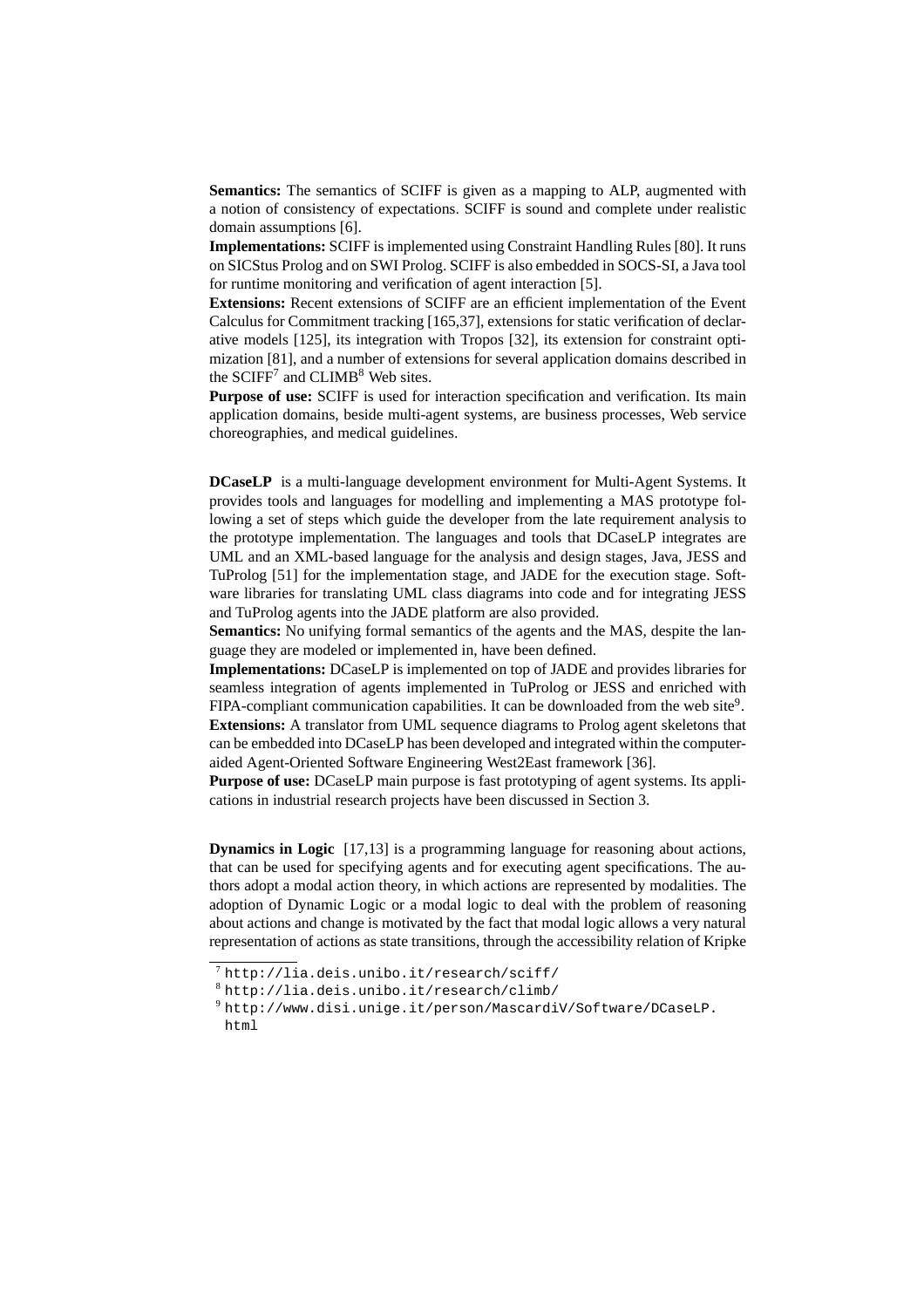structures. Since the intentional notions (or attitudes), which are used to describe agents, are usually represented as modalities, the proposed modal action theory is well suited to incorporate them. The language can represent incomplete belief states and can deal with sensing actions as well as with complex actions.

**Semantics.** The logical characterization of *Dynamics in Logic* is provided in two steps: *(a)* a multimodal logic interpretation of a dynamic domain description which describes the monotonic part of the language is introduced; *(b)* an abductive semantics to account for non-monotonic behavior of the language is provided [17]. The language relies on such abductive semantics to provide a nonmonotonic solution to the frame problem; when there are no ramifications, it has been proved to be equivalent to the language  $A$ . **Implementation.** A goal-directed proof procedure for reasoning about complex actions (including sensing actions), which can be considered as an interpreter of the language, is supplied. This procedure can be extended for constructing linear and conditional plans to achieve a given goal from an incompletely specified initial state. The interpreter was implemented in Sicsuts Prolog; it is a straightforward implementation of its operational semantics and is available on request.

**Extensions.** In [13] the language was extended to represent beliefs of other agents in order to reason about conversations. A communication kit including a primitive set of speech acts, a set of special "get message" actions, was included, allowing for the specification of conversation protocols. Other proposals with a causality operator are presented in [84,85].

**Purpose of use.** The language *Dynamics on Logic* is suitable for building agents acting, interacting and planning in dynamic environments. A web agent system called *WLog* [15], supplying adaptive services in a web-based application context, has been developed to demonstrate the language potential in developing adaptative web applications as software agents. More recently, the language has been used also for giving a declarative interpretation to web services [14,16].

**DALI language and agent architecture** [41]. DALI is an agent programming language encompassing basic patterns for reactivity, proactivity, internal thinking, and memory. A DALI agent is a logic program that contains reactive rules, aimed at interacting with an external environment. The reactive and proactive behavior of a DALI agent is triggered by several kinds of events: external, internal, present and past events. **Semantics:** The declarative and procedural semantics of DALI is defined as an evolutionary semantics in order to cope with the evolution of an agent corresponding to the perception of events. The semantics has been generalized so as to include the communication architecture by resorting to the general framework RCL (Reflective Computational Logic) based on the concept of reflection principle.

**Implementations:** The DALI interpreter has been implemented in SICStus Prolog, and includes a FIPA-compliant communication library. The DALI interpreter is in principle able to interoperate with other FIPA-compliant platforms; interoperability with JADE is already guaranteed. DALI agents can be distributed on the web, as the implementation of the communication primitives is based on TCP/IP.

**Purpose of use:** DALI is suitable to implement reactive agents, embedded in an interactive environment. Cultural heritage applications have been proposed, where DALI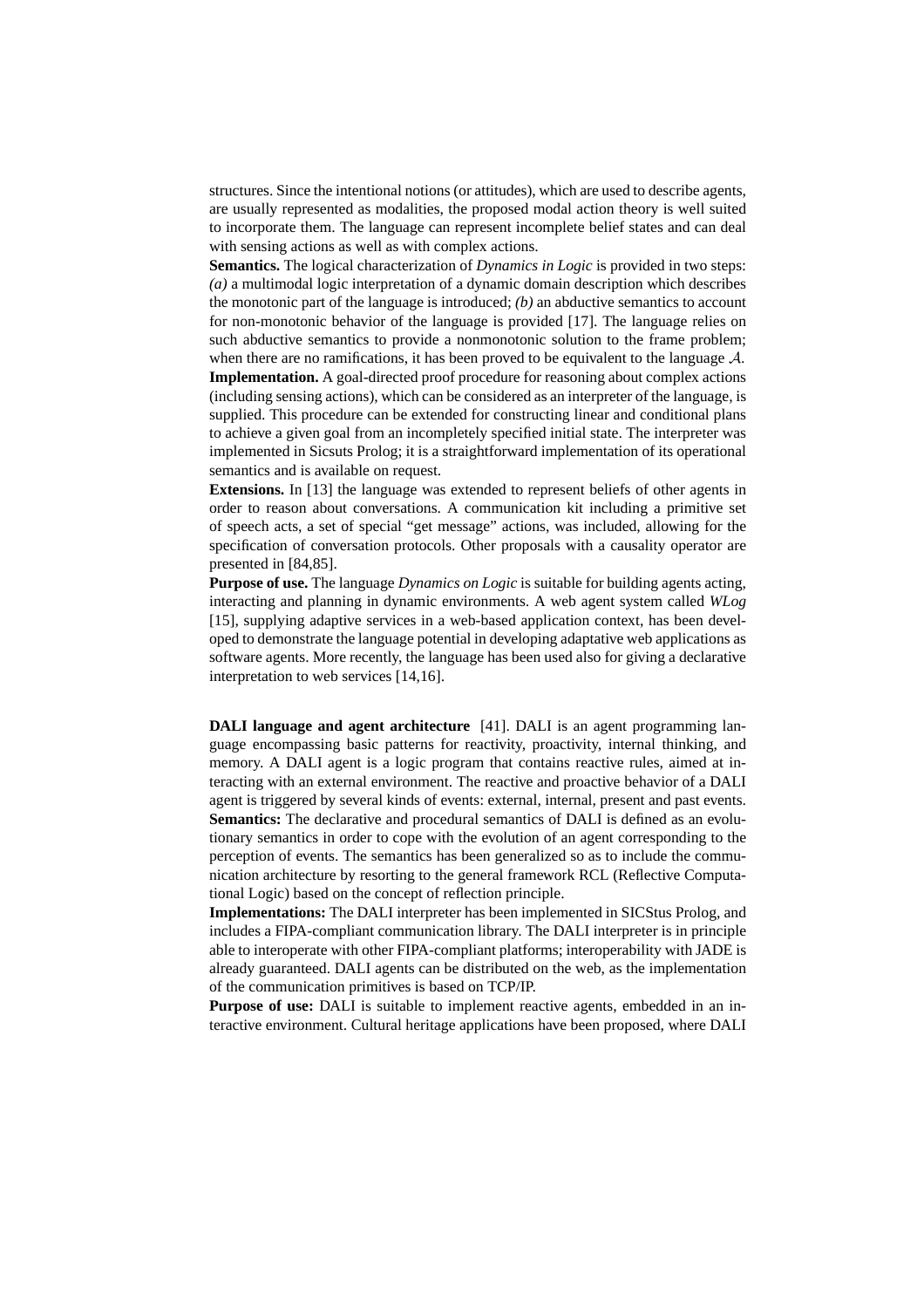agents discover the users' movements via a Galileo satellite signal and proactively learn and enhance user profiles to competently assist users during their visits [40].

Finally, for more information on computational logics and MAS, we forward the interested reader to a number of comprehensive surveys already available in the literature, among which [150,163,118,70].

#### **Acknowledgments**

The authors acknowledge Alexander Pokahr and Lars Braubach for their support in describing Jadex applications, and Maaike Harbers and Mehdi Dastani for the help in describing 2APL ones. Viviana Mascardi is partially supported by the Iniziativa Software CINI-FinMeccanica Project.

#### **References**

- 1. OWL-S: Semantic markup for web services. http://www.w3.org/Submission/2004/SUBM-OWL-S-20041122/.
- 2. Reasoning on the web with rules and semantics, network of excellence. http://rewerse.net.
- 3. Rule interchange format. W3C, http://www.w3.org/2005/rules/wiki/RIF Working Group.
- 4. M. Alberti, F. Chesani, M. Gavanelli, E. Lamma, P. Mello, and P. Torroni. The socs computational logic approach to the specification and verification of agent societies. In *Global Computing, IST/FET International Workshop, GC 2004*, volume 3267 of *LNCS*, pages 314– 339, 2005.
- 5. M. Alberti, F. Chesani, M. Gavanelli, E. Lamma, P. Mello, and P. Torroni. Compliance verification of agent interaction: a logic-based tool. *Applied Artificial Intelligence*, 20(2- 4):133–157, Feb.-Apr. 2006.
- 6. M. Alberti, F. Chesani, M. Gavanelli, E. Lamma, P. Mello, and P. Torroni. Verifiable agent interaction in abductive logic programming: The sciff framework. *ACM Trans. Comput. Logic*, 9(4):1–43, 2008.
- 7. M. Alberti, M. Gavanelli, E. Lamma, P. Mello, and P. Torroni. Modeling interaction using *Social Integrity Constraints*: A resource sharing case study. In Leite et al. [112], pages 243–262. 1st International Workshop (DALT 2003), Melbourne, Australia, 15 July 2003. Revised Selected and Invited Papers.
- 8. N. Alechina, R. H. Bordini, J. F. Hübner, M. Jago, and B. Logan. Belief revision for AgentSpeak agents. In *Proc. of AAMAS 2006*, pages 1288–1290. ACM, 2006.
- 9. G. Alonso, F. Casati, H. Kuno, and V. Machiraju. *Web Services*. Springer, 2004.
- 10. D. Ancona, V. Mascardi, J. F. Hübner, and R. H. Bordini. Coo-AgentSpeak: Cooperation in AgentSpeak through Plan Exchange. In *Proc. of AAMAS'04*, pages 698–705. 2004.
- 11. E. Appiani, M. Martelli, and V. Mascardi. A multi-agent approach to vehicle monitoring in motorway. Technical report, DISI – Universita di Genova, 2000. DISI TR-00-13. Presented ` at the poster session of the 2nd European Workshop on Advanced Video-based Surveillance Systems, AVBS 2001.
- 12. K. Arisha, T. Eiter, S. Kraus, F. Ozcan, R. Ross, and V. S. Subrahmanian. IMPACT: A platform for collaborating agents. *IEEE Intelligent Systems*, 14(2):64–72, 1999.
- 13. M. Baldoni, C. Baroglio, A. Martelli, and V. Patti. Reasoning about interaction protocols for customizing web service selection and composition. *JLAP, special issue on Web Services and Formal Methods*, 70(1):53–73, January 2007.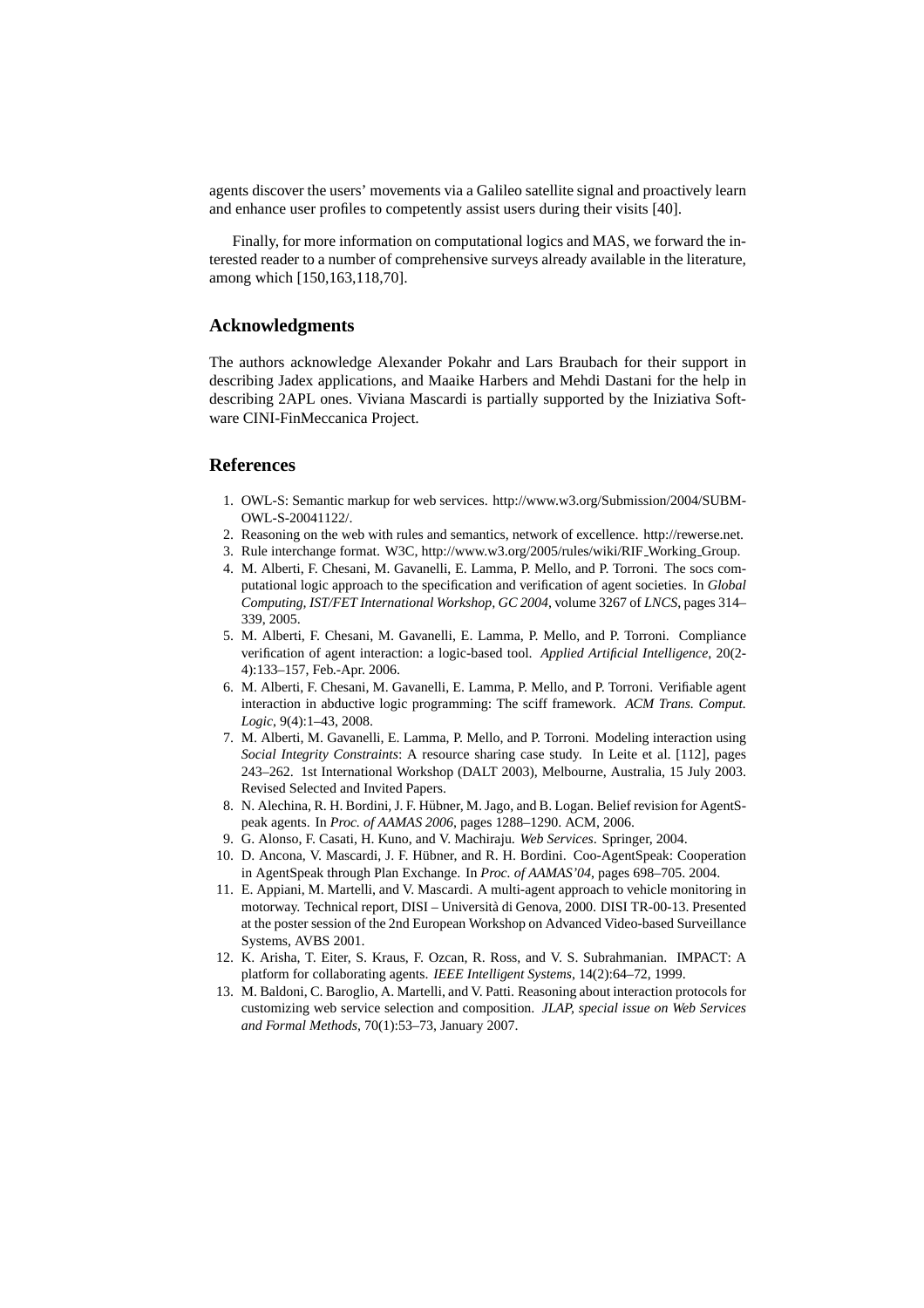- 14. M. Baldoni, C. Baroglio, A. Martelli, V. Patti, and C. Schifanella. Reasoning on choreographies and capability requirements. *International Journal of BPIM*, 2(4):247–261, 2007.
- 15. M. Baldoni, C. Baroglio, and V. Patti. Web-based adaptive tutoring: an approach based on logic agents and reasoning about actions. *Artificial Intelligence Review*, 22:3–39, 2004.
- 16. M. Baldoni, C. Baroglio, V. Patti, and C. Schifanella. Conservative re-use ensuring matches for service selection. In *Proc. of Sixth European Workshop on Multi-Agent Systems, EUMAS 2008*, Bath, UK, December 2008.
- 17. M. Baldoni, L. Giordano, A. Martelli, and V. Patti. Programming Rational Agents in a Modal Action Logic. *AMAI, Special issue on Logic-Based Agent Implementation*, 41(2- 4):207–257, 2004.
- 18. S. Baselice, P. A. Bonatti, and M. Faella. Policy language specification. Technical Report I2-D2, REWERSE network of excellence, 2007.
- 19. L. Bazzocchi. Lo SMAU scopre l'intelligenza artificiale. *Office Automation*, pages 86–90, Nov. 1988. Available from http://www.bazzocchi.com/.
- 20. F. L. Bellifemine, G. Caire, and D. Greenwood. *Developing Multi-Agent Systems with JADE*. Wiley, 2007.
- 21. S. S. Benfield, J. Hendrickson, and D. Galanti. Making a strong business case for multiagent technology. In *AAMAS 2006*, pages 10–15. ACM, 2006.
- 22. P. A. Bonatti, J. L. D. Coi, D. Olmedilla, and L. Sauro. Policy-driven negotiations and explanations: Exploiting logic-programming for trust management, privacy & security. In *ICLP*, volume 5366 of *LNCS*, pages 779–784. Springer, 2008.
- 23. P. A. Bonatti, C. Duma, N. E. Fuchs, W. Nejdl, D. Olmedilla, J. Peer, and N. Shahmehri. Semantic web policies - a discussion of requirements and research issues. In Y. Sure and J. Domingue, editors, *ESWC*, volume 4011 of *Lecture Notes in Computer Science*, pages 712–724. Springer, 2006.
- 24. P. A. Bonatti1, J. L. D. Coi, , and D. Olmedilla. Protunes technical specifications. Technical Report I2-D12, REWERSE, 2007.
- 25. R. H. Bordini, M. Fisher, W. Visser, and M. Wooldridge. Verifying multi-agent programs by model checking. *JAAMAS*, 12(2):239–256, 2006.
- 26. R. H. Bordini and J. F. Hübner. BDI agent programming in AgentSpeak using *Jason* (tutorial paper). In F. Toni and P. Torroni, editors, *Computational Logic in Multi-Agent Systems*, volume 3900 of *LNCS*, pages 143–164. Springer, Apr. 2006. Proc. of CLIMA VI.
- 27. R. H. Bordini, J. F. Hübner, and M. Wooldridge, editors. *Programming Multi-Agent Systems in AgentSpeak using Jason*. Wiley, 2007.
- 28. L. Bozzo, V. Mascardi, D. Ancona, and P. Busetta. CooWS: Adaptive BDI agents meet service-oriented computing. In *Proc. of WWW/Internet*, pages 205–209, 2005.
- 29. L. Braubach, A. Pokahr, and W. Lamersdorf. Jadex: A short overview. In *Main Conference Net.ObjectDays 2004*, pages 195–207, 2004.
- 30. D. Briola, V. Mascardi, and M. Martelli. Intelligent agents that monitor, diagnose and solve problems: Two success stories of industry-university collaboration. *Journal of Information Assurance and Security*, 4(2):106–116, 2009.
- 31. A. Brogi and P. Ciancarini. The concurrent language, Shared Prolog. *ACM Transactions on Programming Languages and Systems (TOPLAS)*, 13(1):99–123, Jan. 1991.
- 32. V. Bryl, P. Mello, M. Montali, P. Torroni, and N. Zannone. B-tropos: Agent-oriented requirements engineering meets computational logic for declarative business process modelling and verification. In *Proc. of CLIMA VIII*, volume 5056 of *LNCS*, pages 157–176. Springer, 2008.
- 33. B. Burmeister, M. Arnold, F. Copaciu, and G. Rimassa. BDI-agents for agile goal-oriented business processes. In *Proc. of AAMAS 2008*, pages 37–44. IFAAMAS, 2008.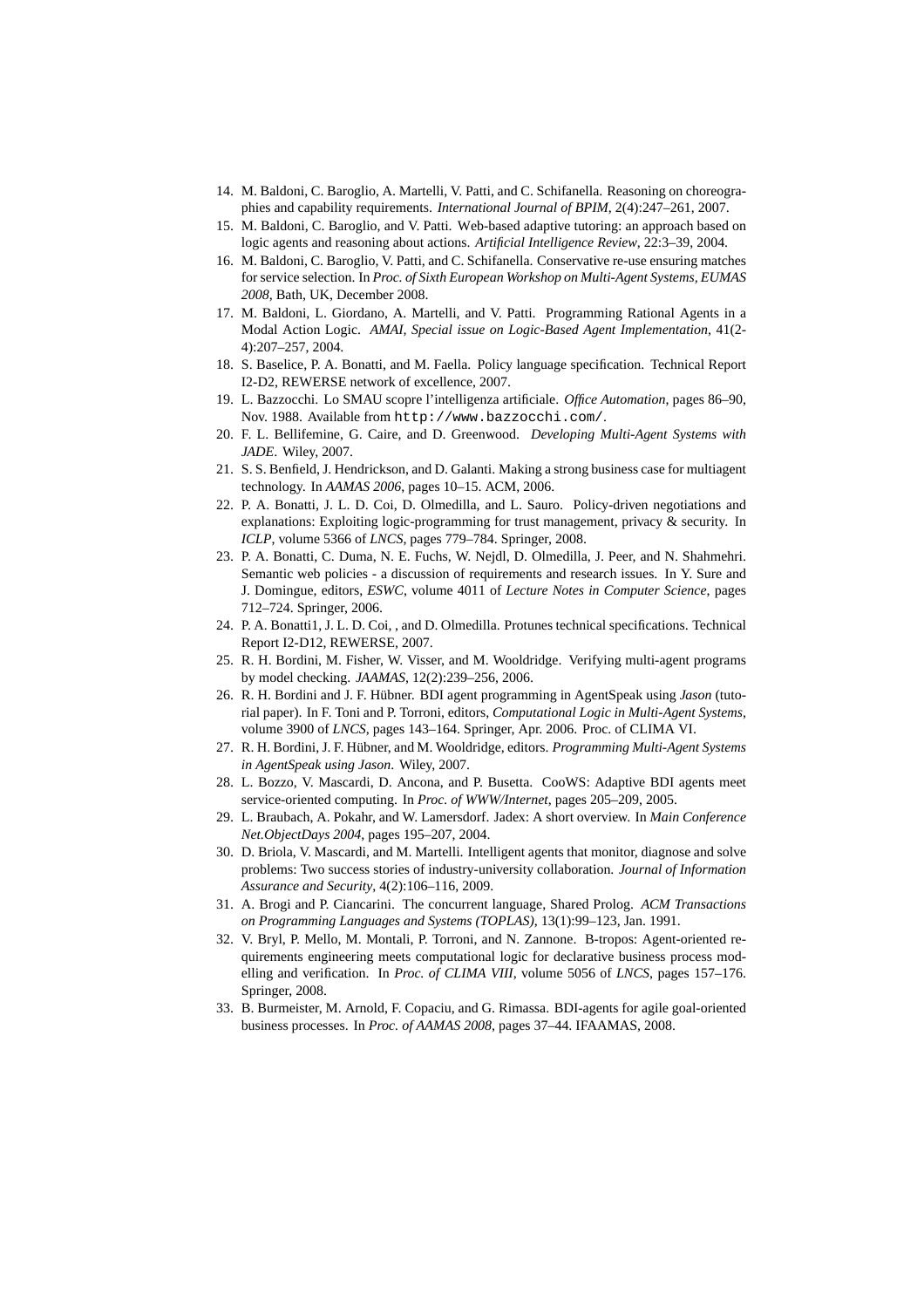- 34. B. Burmeister, H.-P. Steiert, T. Bauer, and H. Baumgartel. Agile processes through goal- ¨ and context-oriented business process modeling. In *BPM 2006*, volume 4103 of *LNCS*, pages 217–228. Springer, 2006.
- 35. P. Busetta, R. Ronnquist, A. Hodgson, and A. Lucas. JACK intelligent agents components for intelligent agents in Java. *AgentLink News Letter*, 2, 1999.
- 36. G. Casella and V. Mascardi. West2East: exploiting WEb Service Technologies to Engineer Agent-based SofTware. *IJAOSE*, 1(3/4):396–434, 2007.
- 37. F. Chesani, P. Mello, M. Montali, and P. Torroni. Commitment tracking via the reactive event calculus. In *Proc. of IJCAI*, pages 91–96, 2009.
- 38. P. R. Cohen and H. J. Levesque. Intention is choice with commitment. *Artificial Intelligence*, 42, 1990.
- 39. M. Colombetti, N. Fornara, and M. Verdicchio. A social approach to communication in multiagent systems. In Leite et al. [112], pages 191–220. 1st International Workshop (DALT 2003), Melbourne, Australia, 15 July 2003. Revised Selected and Invited Papers.
- 40. S. Costantini, L. Mostarda, A. Tocchio, and P. Tsintza. Dalica: Agent-based ambient intelligence for cultural-heritage scenarios. *IEEE Intelligent Systems*, 23(2):34–41, 2008.
- 41. S. Costantini and A. Tocchio. The DALI logic programming agent-oriented language. In *Proc. of JELIA*, volume 3229 of *LNCS*, pages 685–688. Springer, 2004.
- 42. A. Cuppari, P. L. Guida, M. Martelli, V. Mascardi, and F. Zini. An agent-based prototype for freight trains traffic management. In *Proceedings of the FMERail Workshop 5.* Springer-Verlag, 1999.
- 43. A. Dal Palu and P. Torroni. ` *25 Years of Applications of Logic Programming*, chapter 11. Volume 6000 of Dovier and Pontelli [57], 2010.
- 44. M. Dastani. 2APL: a practical agent programming language. *Autonomous Agents and Multi-Agent Systems*, 16(3):214–248, 2008.
- 45. M. Dastani, F. S. de Boer, F. Dignum, and J.-J. C. Meyer. Programming agent deliberation – an approach illustrated using the 3APL language. In *Proc. of AAMAS'03*, 2003.
- 46. W. H. Davies and P. Edwards. Agent-K: An integration of AOP & KQML. In *Proceedings of the Workshop on Intelligent Information Agents*, 1994.
- 47. G. De Giacomo, Y. Lespérance, H. Levesque, and S. Sardiña. On the semantics of deliberation in IndiGolog – from theory to implementation. In *Proceedings of KR'02*, pages 603–614. Morgan Kaufmann, 2002.
- 48. G. De Giacomo, Y. Lespérance, and H. J. Levesque. Congolog, a concurrent programming language based on the situation calculus. *Artificial Intelligence*, 121:109–169, 2000.
- 49. M. Delato, A. Martelli, M. Martelli, V. Mascardi, and A. Verri. A multimedia, multichannel and personalized news provider. In *Proceedings of MIPS 2003*, pages 388–399. Springer-Verlag, 2003. LNCS 2899.
- 50. D. C. Dennett. *The Intentional Stance*. The MIT Press, 1987.
- 51. E. Denti, A. Omicini, and A. Ricci. Multi-paradigm Java-Prolog integration in tuProlog. *Sci. Comput. Program.*, 57(2):217–250, 2005.
- 52. I. Dickinson and M. Wooldridge. Towards practical reasoning agents for the semantic web. In *Proc. of AAMAS'03*, pages 827–834, 2003.
- 53. M. d'Inverno, K. V. Hindriks, and M. Luck. A formal architecture for the 3APL agent programming language. In *Proc. of ZB'00*, pages 168–187, 2000.
- 54. M. d'Inverno, D. Kinny, M. Luck, and M. Wooldridge. A formal specification of dMARS. In *Proc. of ATAL'97*, pages 155–176, 1997.
- 55. M. d'Inverno and M. Luck. Engineering AgentSpeak(L): A formal computational model. *Logic and Computation Journal*, 8(3):1–27, 1998.
- 56. J. Dix, H. Munoz-Avila, and D. Nau. IMPACTing SHOP: Putting an AI planner into a Multi-Agent Environment. *Annals of Mathematics and AI*, 4(37):381–407, 2003.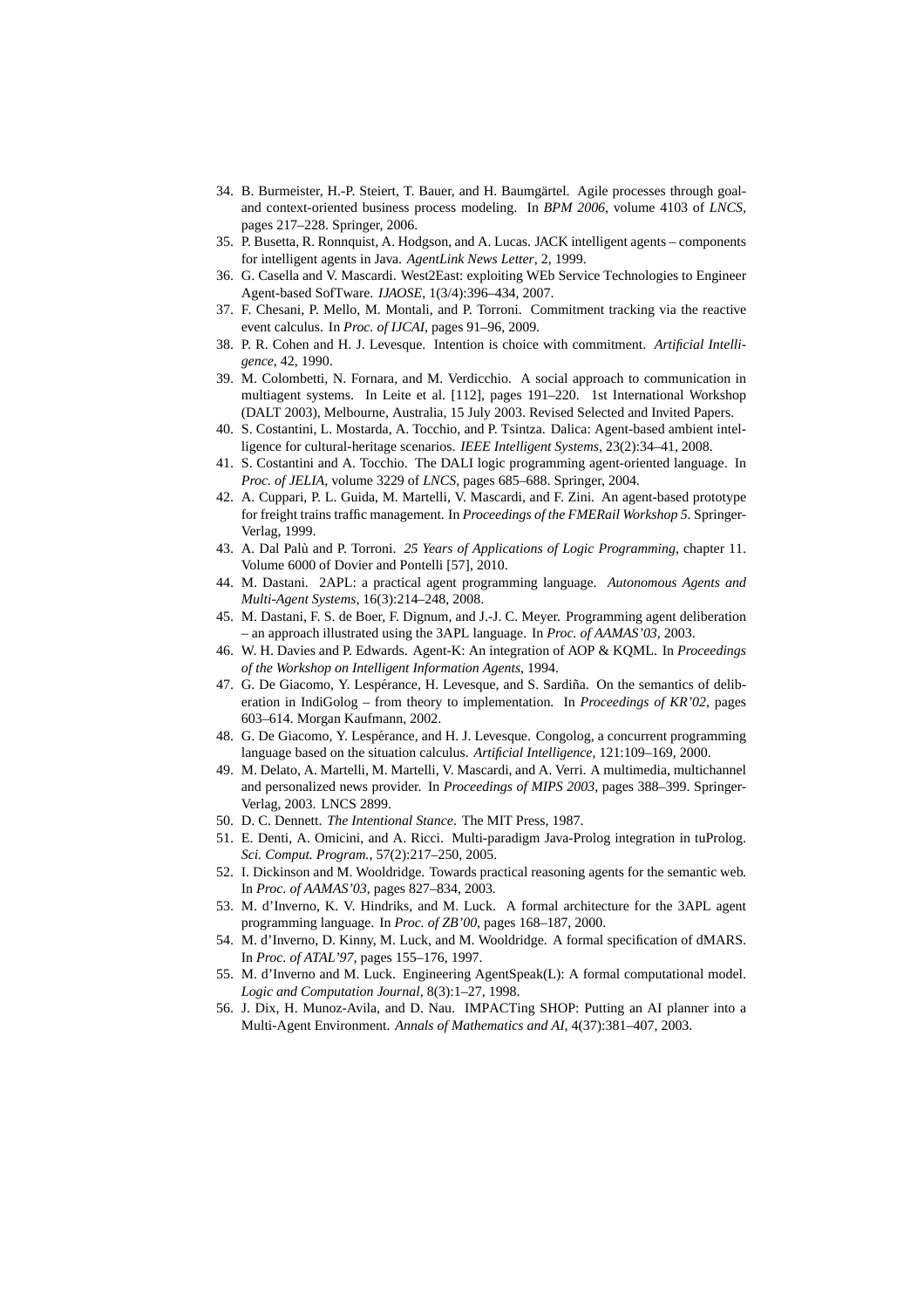- 57. A. Dovier and E. Pontelli, editors. *Twenty-five Years of Logic Programming in Italy*, volume 6000 of *Lecture Notes in Computer Science*. Springer-Verlag, 2010.
- 58. P. M. Dung. On the acceptability of arguments and its fundamental role in nonmonotonic reasoning, logic programming and n-person games. *Artif. Intell.*, 77(2):321–358, 1995.
- 59. T. Eiter, V. Mascardi, and V. S. Subrahmanian. Error-Tolerant Agents. In A. Kakas and F. Sadri, editors, *Computational Logic: Logic Programming and Beyond – Essays in Honour of Robert A. Kowalski, Part I*, pages 586–625. Springer-Verlag, 2002. LNAI 2407.
- 60. T. Eiter, V. S. Subrahmanian, and G. Pick. Heterogeneous active agents, I: Semantics. *Artificial Intelligence*, 108(1-2):179–255, 1999.
- 61. R. Evertsz, M. Fletcher, R. Jones, J. Jarvis, J. Brusey, and S. Dance. Implementing industrial multi-agent systems using JACK. In *Proc. of PROMAS 2003*, LNCS, pages 18–48. Springer, 2004.
- 62. D. Fensel, H. Lausen, J. de Bruijn, M. Stollberg, D. Roman, and A. Polleres. *Enabling Semantic Web Services : The Web Service Modeling Ontology*. Springer.
- 63. M. Finger, P. McBrien, and R. Owens. Databases and executable temporal logic. In Comission of the European Communities, editor, *Proceedings of the Annual ESPRIT Conference 1991*, pages 288–302, 1991.
- 64. FIPA Home Page. http://www.fipa.org/.
- 65. M. Fisher. A normal form for first-order temporal formulae. In *Proc. of CADE'92*, pages 370–384. Springer-Verlag, 1992. LNCS 607.
- 66. M. Fisher. Concurrent METATEM A language for modeling reactive systems. In *Proceedings of PARLE'93*, pages 185–196. Springer-Verlag, 1993. LNCS 694.
- 67. M. Fisher. A survey of Concurrent METATEM the language and its applications. In *Proc. of ICTL'94*, pages 480–505. Springer-Verlag, 1994. LNCS 827.
- 68. M. Fisher. Implementing BDI-like systems by direct execution. In *Proc. of IJCAI'97*, pages 316–321. Morgan Kaufmann, 1997.
- 69. M. Fisher. Representing abstract agent architectures. In J. P. Müller, M. P. Singh, and A. S. Rao, editors, *Proceedings of the 5th International Workshop on Agent Theories, Architectures, and Languages (ATAL'98)*, pages 227–241. Springer-Verlag, 1998. LNAI 1555.
- 70. M. Fisher, R. Bordini, B. Hirsch, and P. Torroni. Computational logics and agents: A road map of current technologies and future trends. *Computational Intelligence*, 23(1):61–91, 2007.
- 71. M. Fisher and C. Ghidini. Programming resource-bounded deliberative agents. In *Proc. of IJCAI'99*, pages 200–205. Morgan Kaufmann, 1999.
- 72. M. Fisher and C. Ghidini. The ABC of rational agent programming. In *Proc. of AAMAS'02*, pages 849–856. ACM Press, 2002.
- 73. M. Fisher and T. Kakoudakis. Flexible agent grouping in executable temporal logic. In *Intensional Programming II (ISPLIP'99)*. World Scientific Publishers, 2000.
- 74. M. Fisher and M. Wooldridge. On the formal specification and verification of multi-agent systems. *International Journal of Cooperative Information Systems*, 6(1):37–65, 1997.
- 75. C. Forgy. Ops5 user's manual. Technical Report CMU-CS-81-135, Carnegie-Mellon University, 1981.
- 76. N. Fornara and M. Colombetti. A commitment-based approach to agent communication. *Applied Artificial Intelligence*, 18(9-10):853–866, 2004.
- 77. Foundation for Intelligent Physical Agents (FIPA). *Agent Communication Language Specifications*, 2002.
- 78. E. Friedman-Hill. *Jess in Action : Java Rule-Based Systems (In Action series)*. Manning Publications, 2002.
- 79. C. Fritz, J. A. Baier, and S. A. McIlraith. ConGolog, sin trans: Compiling ConGolog into basic action theories for planning and beyond. In *Proc. of 11th Int. Conf. on PKRR*, pages 600–610, 2008.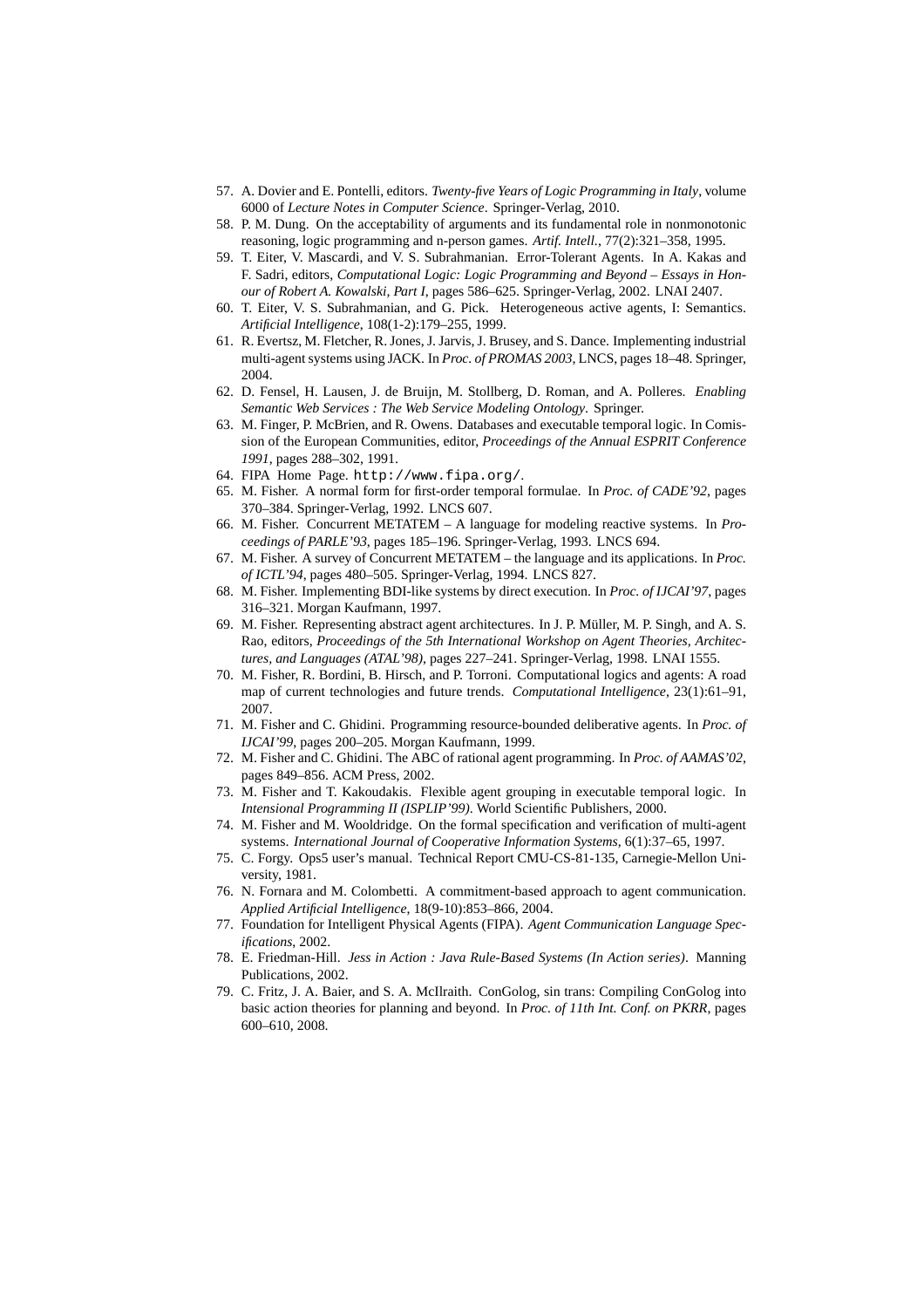- 80. T. Frühwirth. Theory and practice of constraint handling rules. *Journal of Logic Programming*, 37(1-3):95–138, Oct. 1998.
- 81. M. Gavanelli, M. Alberti, and E. Lamma. Integration of abductive reasoning and constraint optimization in SCIFF. In *ICLP09*, volume 5649 of *LNCS*, pages 387–401. Springer, 2009.
- 82. M. P. Georgeff and A. L. Lansky. Reactive reasoning and planning. In *Proc. of AAAI'87*, pages 677–682, 1987.
- 83. M. P. Georgeff and A. S. Rao. A profile of the Australian AI institute. *IEEE Expert*, 11(6):89–92, 1996.
- 84. L. Giordano, A. Martelli, and C. Schwind. Ramification and causality in a modal action logic. *Journal of Logic and Computation*, 10(5):626–662, 2000.
- 85. L. Giordano, A. Martelli, and C. Schwind. Reasoning About Actions in Dynamic Linear Time Temporal Logic. *Journal of the IGPL*, 9(2):298–303, 2001.
- 86. L. Giordano, A. Martelli, and C. Schwind. Specifying and Verifying Interaction Protocols in a Temporal Action Logic. *Journal of Applied Logic*, 5(2):214–234, June 2007.
- 87. R. S. Gray, D. Kotz, G. Cybenko, and D. Rus. Agent Tcl. In *Mobile Agents: Explanations and Examples*. Manning Publishing, 1997.
- 88. M. Harbers, K. van den Bosch, and J. Meyer. Enhancing training by using agents with a theory of mind. In *EduMAS'2009, Proceedings*, pages 23–30. 2009.
- 89. M. Harbers, K. van den Bosch, and J. Meyer. A study into preferred explanations of virtual agent behavior. In *IVA*. 2009. To appear.
- 90. K. V. Hindriks, F. S. D. Boer, W. V. der Hoek, and J.-J. C. Meyer. Agent programming in 3APL. *AAMAS Journal*, 2(4):357–401, 1999.
- 91. K. V. Hindriks, F. S. de Boer, W. van der Hoek, and J.-J. C. Meyer. Formal semantics for an abstract agent programming language. In *Proc. of ATAL'97*, pages 215–229, 1997.
- 92. K. V. Hindriks, F. S. de Boer, W. van der Hoek, and J.-J. C. Meyer. Agent programming with declarative goals. In *Proc. of ATAL'00*, pages 228–243, 2000.
- 93. T. L. Hinrichs, N. S. Gude, M. Casado, J. C. Mitchell, and S. Shenker. Practical declarative network management. In *WREN '09: Proceedings of the 1st ACM workshop on Research on enterprise networking*, pages 1–10, New York, NY, USA, 2009. ACM.
- 94. B. Hirsch, M. Fisher, and C. Ghidini. Organising logic-based agents. In *Proceedings of the Second NASA/IEEE Goddard Workshop on Formal Approaches to Agent-Based Systems (FAABS II)*, 2002.
- 95. M. J. Huber. JAM: A BDI-theoretic mobile agent architecture. In *Agents'99, Third International Conference on Autonomous Agents, Proceedings*, pages 236–243, 1999.
- 96. J. F. Hübner and R. H. Bordini. Developing a team of gold miners using Jason. In *Proc. of ProMAS 2007*, volume 4908 of *LNCS*, pages 241–245. Springer, 2008.
- 97. F. F. Ingrand, M. P. Georgeff, and A. S. Rao. An architecture for real-time reasoning and system control. *IEEE Expert Magazine*, 7(6):33–44, 1992.
- 98. V. Issarny, M. Caporuscio, and N. Georgantas. A perspective on the future of middlewarebased software engineering. In *FOSE '07: 2007 Future of Software Engineering*, pages 244–258, Washington, DC, USA, 2007. IEEE Computer Society.
- 99. N. R. Jennings, E. H. Mamdani, J. M. Corera, I. Laresgoiti, F. Perriollat, P. Skarek, and L. Zsolt Varga. Using Archon to develop real-world DAI applications, part 1. *IEEE Expert*, 11(6):64–70, 1996.
- 100. A. Jhingran. Enterprise information mashups: integrating information, simply. In *Proc. of VLDB '06*, pages 3–4. VLDB Endowment, 2006.
- 101. A. C. Kakas, R. Kowalski, and F. Toni. The role of abduction in logic programming. In C. H. D.M. Gabbay and J. Robinson, editors, *Handbook of Logic in Artificial Intelligence and Logic Programming 5*, pages 235–324. Oxford University Press.
- 102. N. Kavantzas, D. Burdett, G. Ritzinger, T. Fletcher, and Y. Lafon. Web services choreography description language version 1.0, 2004. http://www.w3.org/TR/ws-cdl-10/.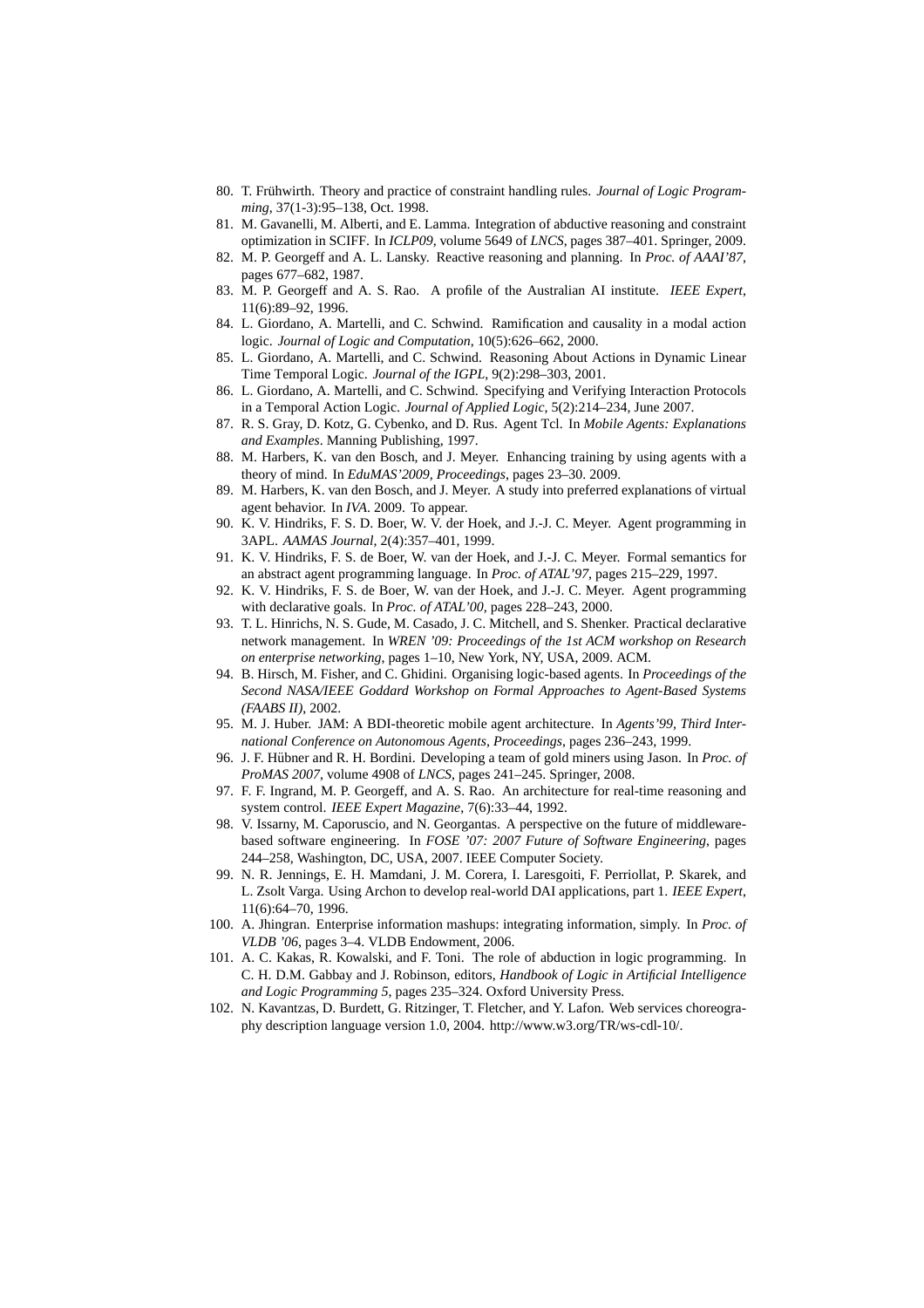- 103. A. Kellett and M. Fisher. Automata representations for concurrent METATEM. In *Proc. of TIME'97*, pages 12–19. IEEE Press, 1997.
- 104. A. Kellett and M. Fisher. Concurrent METATEM as a coordination language. In *Proc. of COORDINATION'97*, pages 418–421. Springer-Verlag, 1997. LNCS 1282.
- 105. D. Kinny. ViP: a visual programming language for plan execution systems. In *Proc. of AAMAS'02*, pages 721–728, 2002.
- 106. D. Klan, K. Hose, and K.-U. Sattler. Developing and deploying sensor network applications with anduin. In *Proc. of DMSN'09*, pages 1–6. ACM, 2009.
- 107. T. Klapiscak and R. H. Bordini. JASDL: A practical programming approach combining agent and Semantic Web technologies. In *Proc. of DALT 2008*, volume 5397 of *LNAI*, pages 91–110. Springer, 2009.
- 108. Y. Labrou and T. Finin. Semantics and conversations for an agent communication language. In *Readings in Agents*, pages 235–242. Morgan Kaufmann, 1997.
- 109. D. Lange and O. Mitsuru. *Programming and Deploying Java Mobile Agents with Aglets*. 1998.
- 110. C. Leckie, R. Senjen, B. Ward, and M. Zhao. Communication and coordination for intelligent fault diagnosis agents. In *8th IFIP/IEEE International Workshop for Distributed Systems Operations and Management, DSOM'97, Proceedings*, pages 280–291, 1997.
- 111. J. Lee and E. H. Durfee. Structured circuit semantics for reactive plan execution systems. In *Proc. of AAAI'94*, pages 1232–1237, 1994.
- 112. J. A. Leite, A. Omicini, L. Sterling, and P. Torroni, editors. *Declarative Agent Languages and Technologies*, volume 2990 of *LNAI*. Springer-Verlag, May 2004. 1st International Workshop (DALT 2003), Melbourne, Australia, 15 July 2003. Revised Selected and Invited Papers.
- 113. H. J. Levesque and M. Pagnucco. Legolog: Inexpensive experiments in cognitive robotics. In *Proc. of CogRob2000*, 2000.
- 114. H. J. Levesque, R. Reiter, Y. Lespérance, F. Lin, and R. B. Scherl. Golog: A logic programming language for dynamic domains. *Journal of Logic Programming*, 31:59–84, 1997.
- 115. R. Machado and R. H. Bordini. Running AgentSpeak(L) agents on SIM AGENT. In *Proc. of ATAL'01*, pages 158–174, 2001.
- 116. V. Mascardi, D. Demergasso, and D. Ancona. Languages for programming BDI-style agents: an overview. In F. Corradini, F. D. Paoli, E. Merelli, and A. Omicini, editors, *WOA 2005: Dagli Oggetti agli Agenti, Proceedings*, pages 9–15. Pitagora Editrice Bologna, 2005.
- 117. V. Mascardi, M. Martelli, and I. Gungui. DCaseLP: a prototyping environment for multilanguage agent systems. In *Proc. of LADS'007*, LNCS, pages 139–155. Springer, 2008.
- 118. V. Mascardi, M. Martelli, and L. Sterling. Logic-based specification languages for intelligent software agents. *J. of TPLP*, 4(4):429–494, 2004.
- 119. M.Banzi, G. Caire, and D. Gotta. Wade: A software platform to develop mission critical applications exploiting agents and workflows. In *Proc. of AAMAS 2008*, 2008.
- 120. W. Mellis. TWAICE: A knowledge engineering tool. *Inf. Syst.*, 15(1):137–150, 1990.
- 121. R. Milner. *Communicating and Mobile Systems: the Pi-Calculus*. Cambridge University Press, June 1999.
- 122. S. Minton, C. A. Knoblock, D. R. Kuokka, Y. Gil, R. L. Joseph, and J. G. Carbonell. Prodigy 2.0: The manual and tutorial. Technical Report CMU-CS-89-146, Carnegie-Mellon University, 1989.
- 123. M. Montali. *Specification and Verification of Open Declarative Interaction Models: a Logic-Based Framework*. PhD thesis, DEIS, University of Bologna, Italy, 2009.
- 124. M. Montali, M. Pesic, W. M. P. van der Aalst, F. Chesani, P. Mello, and S. Storari. Declarative specification and verification of service choreographies. *ACM Transactions on the Web*, 2010.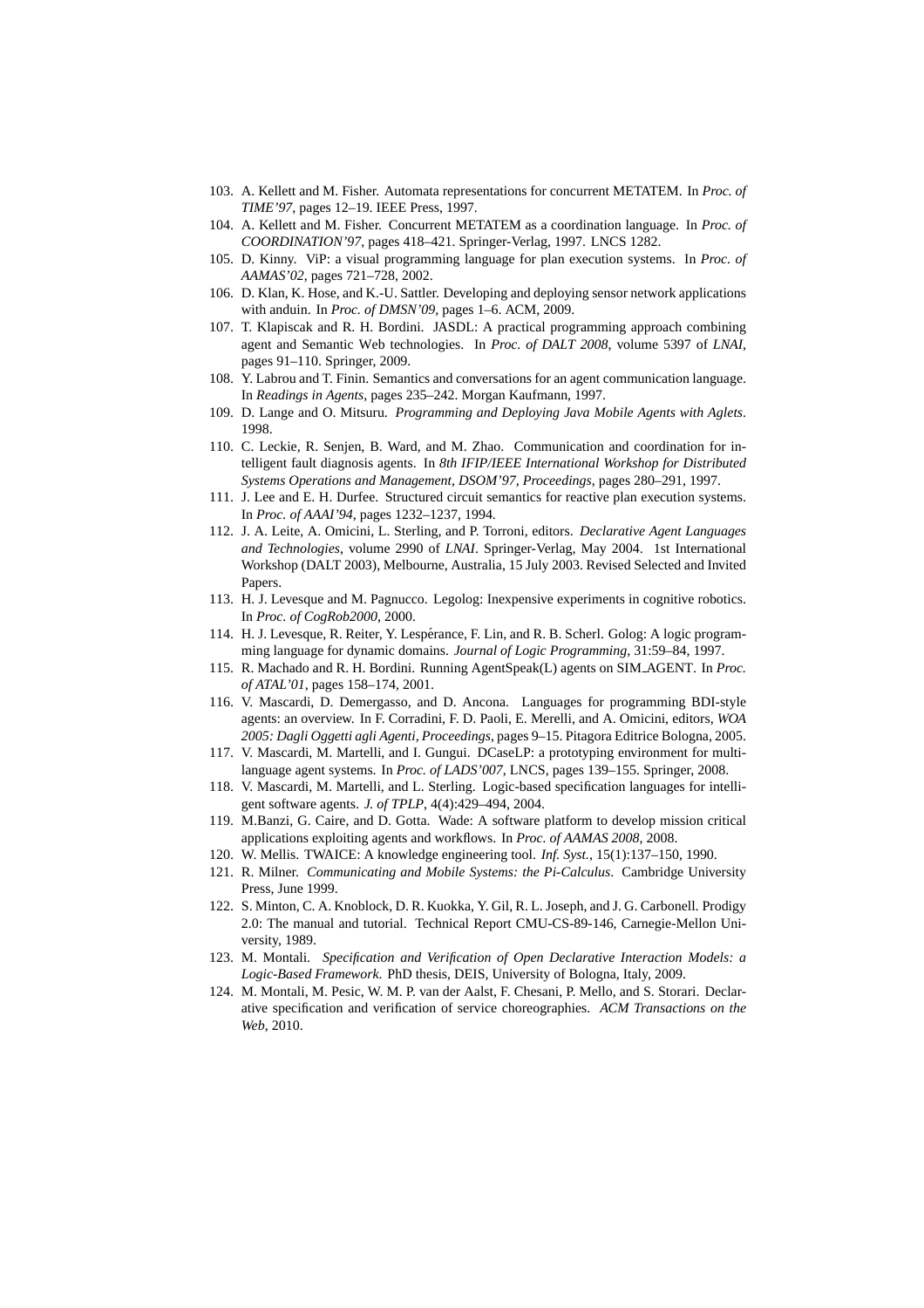- 125. M. Montali, P. Torroni, M. Alberti, F. Chesani, M. Gavanelli, E. Lamma, and P. Mello. Verification from declarative specifications using logic programming. In *Proc. of ICLP 2008*, volume 5366 of *LNCS*, pages 440–454. Springer, 2008.
- 126. Á. F. Moreira, R. Vieira, R. H. Bordini, and J. F. Hübner. Agent-oriented programming with underlying ontological reasoning. In *Proc. of DALT 2005*, volume 3904 of *LNAI*, pages 155–170. Springer, 2006.
- 127. D. Morley and K. Myers. The SPARK agent framework. In *Proc. of AAMAS'04*, pages 714–721, 2004.
- 128. K. L. Myers and D. E. Wilkins. The Act Formalism, Version 2.2. Technical report, SRI International AI Center Technical Report, SRI International, Menlo Park, CA, 1997.
- 129. H. S. Nwana and D. T. Ndumu. An introduction to agent technology. In H. S. Nwana and N. Azarmi, editors, *Software Agents and Soft Computing*, volume 1198 of *Lecture Notes in Computer Science*, pages 3–26. Springer, 1997.
- 130. OASIS. Business process execution language for web services v.1.1. 2003.
- 131. OASIS, http://docs.oasis-open.org/xacml/2.0/access control-xacml-2.0-core-spec-os.pdf. *eXtensible Access Control Markup Language (XACML) Version 2.0*, 2005.
- 132. A. Omicini and E. Denti. From tuple spaces to tuple centres. *Science of Computer Programming*, 41(3):277–294, Nov. 2001.
- 133. A. Omicini, A. Ricci, and M. Viroli. Artifacts in the A&A meta-model for multi-agent systems. *Autonomous Agents and Multi-Agent Systems*, 17(3):432–456, Dec. 2008. Special Issue on Foundations, Advanced Topics and Industrial Perspectives of Multi-Agent Systems.
- 134. A. Omicini and F. Zambonelli. MAS as complex systems: A view on the role of declarative approaches. In Leite et al. [112], pages 1–17. 1st International Workshop (DALT 2003), Melbourne, Australia, 15 July 2003. Revised Selected and Invited Papers.
- 135. M. Paolucci, T. Kawamura, T. Payne, and K. Sycara. Semantic matching of web services capabilities. In *Proc. of ISWC '02*, pages 333–347. Springer, 2002.
- 136. H. Peine. ARA Agents for Remote Action. In *Mobile Agents*. Manning Publishing, 1997.
- 137. M. Pesic and W. M. P. van der Aalst. A declarative approach for flexible business processes management. In J. Eder and S. Dustdar, editors, *Business Process Management Workshops*, volume 4103 of *Lecture Notes in Computer Science*, pages 169–180. Springer, 2006.
- 138. A. Phung-Khac, A. Beugnard, J.-M. Gilliot, and M.-T. Segarra. Model-driven development of component-based adaptive distributed applications. In *Proc. of SAC '08*, pages 2186– 2191. ACM, 2008.
- 139. M. Pistore, L. Spalazzi, and P. Traverso. A minimalist approach to semantic annotations for web processes compositions. In *Proc. of ESWC*, volume 4011 of *LNCS*, pages 620–634. Springer, 2006.
- 140. M. Piunti, A. Santi, and A. Ricci. Programming SOA/WS systems with cognitive agents and artifact-based environments. In *Proc. of MALLOW'009 Multi-Agent Logics, Languages, and Organisations Federated Workshops*, CEUR Workshop Proceedings, ISSN 1613-0073.
- 141. A. S. Rao. AgentSpeak(L): BDI agents speak out in a logical computable language. In *Agents Breaking Away*, volume 1038 of *LNCS*, pages 42–55. Springer, 1996. Proc. of MAAMAW'96.
- 142. A. S. Rao and M. P. Georgeff. Asymmetry thesis and side-effect problems in linear-time and branching-time intention logics. In *Proc. of IJCAI'91*, pages 498–504, 1991.
- 143. A. S. Rao and M. P. Georgeff. Decision procedures for BDI logics. *J. Log. Comput.*, 8(3):293–342, 1998.
- 144. W. Reisig and G. Rozenberg, editors. *Lectures on Petri Nets I: Basic Models, Advances in Petri Nets*, volume 1491 of *Lecture Notes in Computer Science*. Springer, 1998. the volumes are based on the Advanced Course on Petri Nets, held in Dagstuhl, September 1996.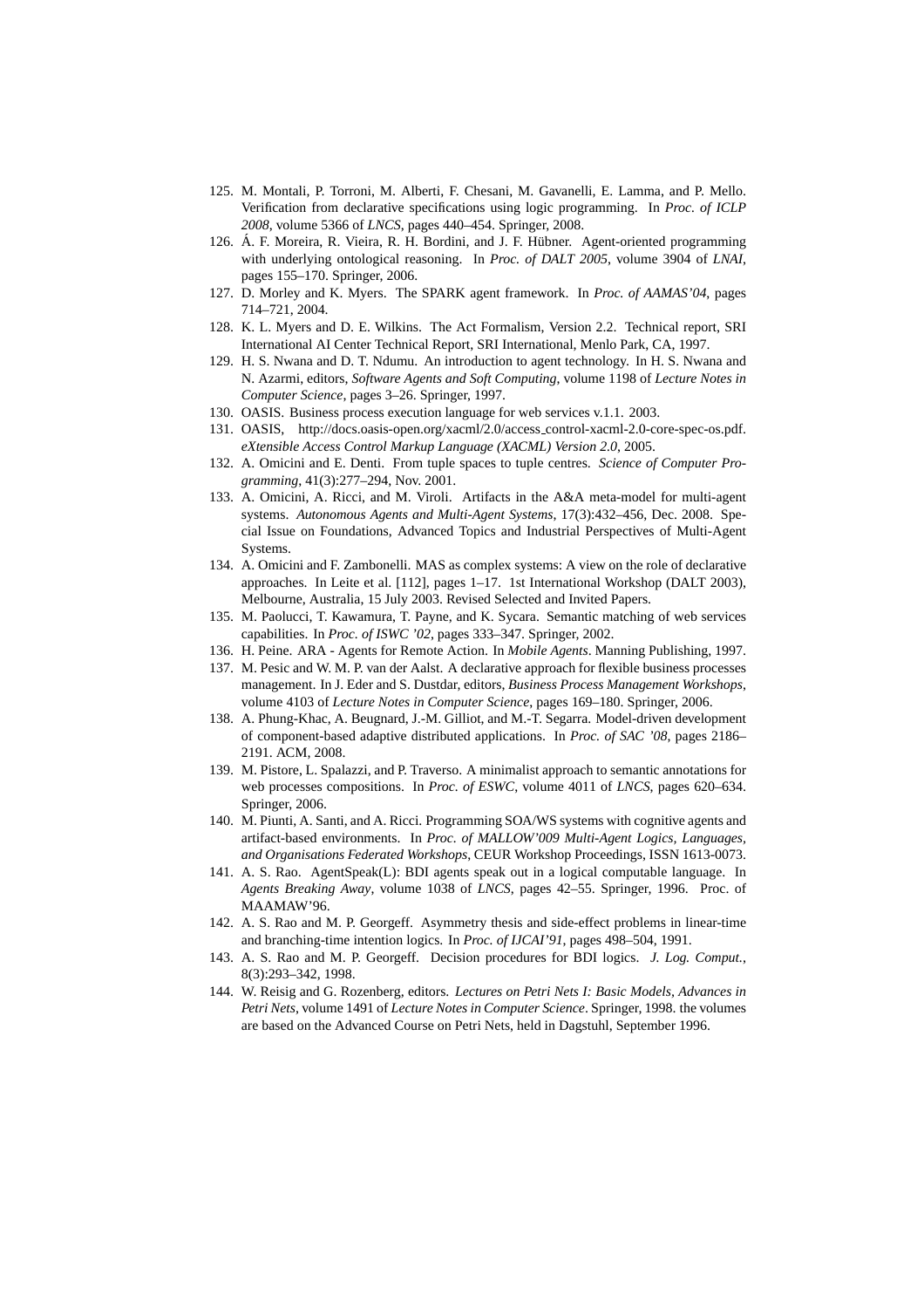- 145. R. Reiter. On knowledge-based programming with sensing in the situation calculus. *ACM Transactions on Computational Logic (TOCL)*, 2(4):433–457, 2001.
- 146. W. Renz. Models and multi-agent simulations of logistics networks a case-study in selforganization by microeconomics. In *MKWI 2008*. GITO-Verlag, Berlin, 2008.
- 147. G. Rimassa and B. Burmeister. Achieving business process agility in engineering change management with agent technology. In *WOA 2007*, pages 1–7. Seneca Edizioni Torino, 2007.
- 148. J. Roland, G. Vesonder, and J. Wilson. C5 user manual, release 2.1. Technical report, AT&T Bell Laboratories, 1990.
- 149. G. Rossi. *Logic Programming in Italy: A Historical Perspective*, chapter 1. Volume 6000 of Dovier and Pontelli [57], 2010.
- 150. F. Sadri and F. Toni. Computational Logic and Multi-Agent Systems: a Roadmap. Technical report, Department of Computing, Imperial College, London, 1999.
- 151. J. Salasin and A. M. Madni. Metrics for service-oriented architecture (soa) systems: What developers should know. *J. Integr. Des. Process Sci.*, 11(2):55–71, 2007.
- 152. M. Schroeder, I. de Almeida Mora, and L. M. Pereira. A deliberative and reactive diagnosis ´ agent based on logic programming. In *Proc. of ATAL'97*, volume 1365 of *LNCS*, pages 293–307. Springer, 1998.
- 153. Semantic Annotations for WSDL Working Group. Semantic annotations for wsdl and xml schema. Technical report, W3C, 2007.
- 154. G. S. Semmel, S. R. Davis, K. W. Leucht, D. A. Rowe, K. E. Smith, and L. Boloni. Space shuttle ground processing with monitoring agents. *IEEE Intelligent Systems*, 21(1):68–73, 2006.
- 155. S. Shapiro, Y. Lespérance, and H. J. Levesque. The cognitive agent specification language and verification environment for multiagent systems. In *Proc. of AAMAS'02*, pages 19–26. ACM Press, 2002.
- 156. Y. Shoham. Agent-oriented programming. *Artificial Intelligence*, 60(1):51–92, Mar. 1993.
- 157. M. P. Singh. Agent communication languages: Rethinking the principles. *IEEE Computer*, 31(12):40–47, 1998.
- 158. A. Sloman and R. Poli. SIM AGENT: A toolkit for exploring agent design. In *Proc. of ATAL'95*, pages 392–407. Springer-Verlag, 1995.
- 159. S. Sohrabi, N. Prokoshyna, and S. A. McIlraith. Web service composition via the customization of Golog programs with user preferences. In A. T. Borgida, V. K. Chaudhri, P. Giorgini, and E. S. Yu, editors, *Conceptual Modeling: Foundations and Applications: Essays in Honor of John Mylopoulos*, pages 319–334. Springer-Verlag, 2009.
- 160. L. Sterling and E. Shapiro. *The art of Prolog : advanced programming techniques*. 1986.
- 161. V. Subrahmanian, P. Bonatti, J. Dix, T. Eiter, S. Kraus, F. Özcan, and R. Ross. *Heterogenous Active Agents*. The MIT Press, 2000. 580 pages.
- 162. S. R. Thomas. The PLACA agent programming language. In M. Wooldridge and N. R. Jennings, editors, *Proceedings of the 1st International Workshop on Agent Theories, Architectures, and Languages (ATAL'94)*, pages 355–370. Springer-Verlag, 1995. LNCS 890.
- 163. P. Torroni. Computational logic in multi-agent systems: Recent advances and future directions. *Ann. Math. Artif. Intell.*, 42(1-3):293–305, 2004.
- 164. P. Torroni, F. Chesani, P. Mello, and M. Montali. Social commitments in time: Satisfied or compensated. In M. Baldoni, J. Bentahar, M. B. van Riemsdijk, and J. Lloyd, editors, *DALT*, volume 5948 of *Lecture Notes in Computer Science*, pages 228–243. Springer, 2009.
- 165. P. Torroni, F. Chesani, P. Mello, and M. Montali. Social commitments in time: satisfied or compensated. In M. Baldoni, J. Bentahar, J. Lloyd, and M. B. van Riemsdijk, editors, *Proceedings of the 7th International Workshop on Declarative Agent Languages and Technologies (DALT-2009)*, Lecture Notes in Computer Science. Springer, 2010.